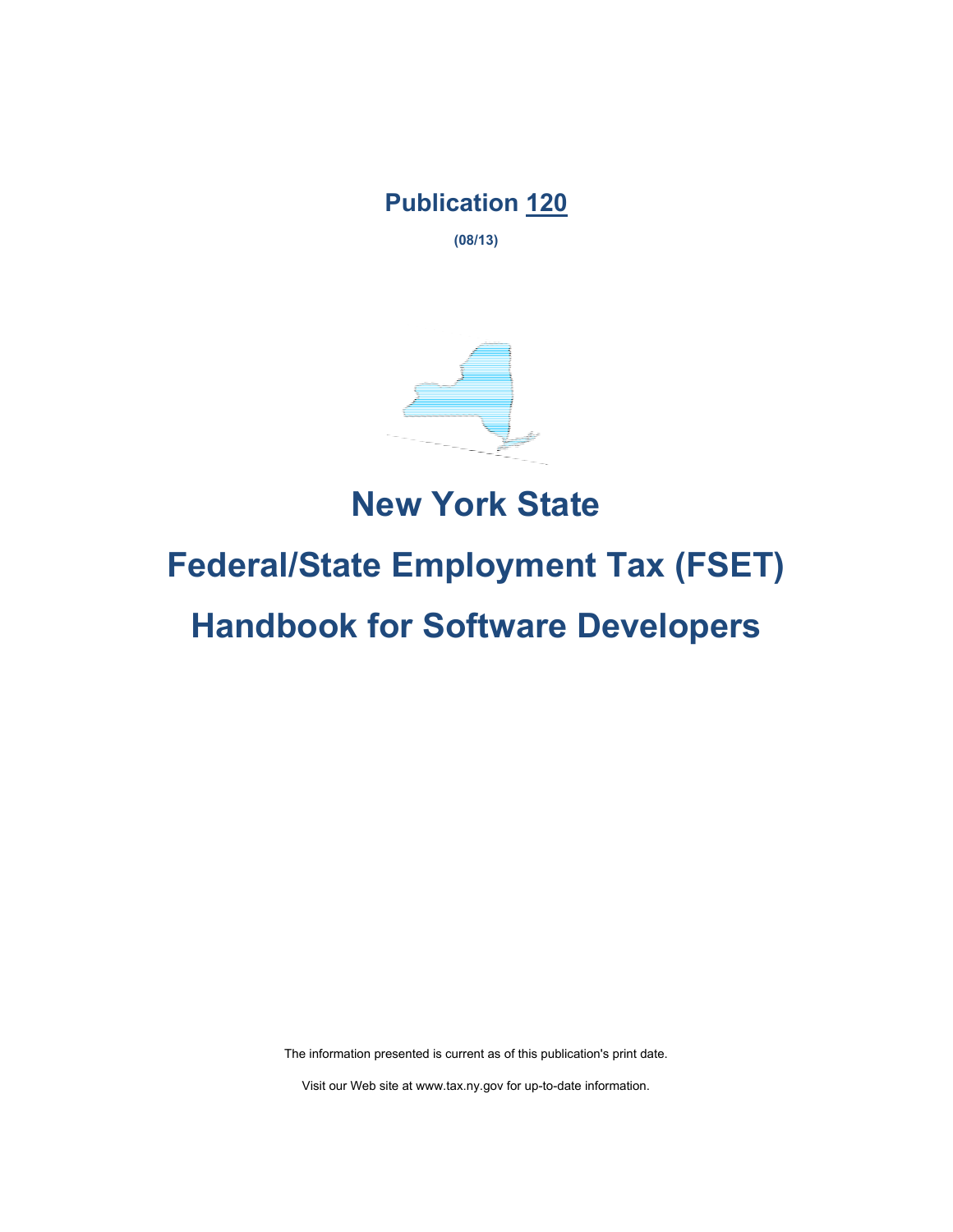# **Table of Contents**

# **Contents**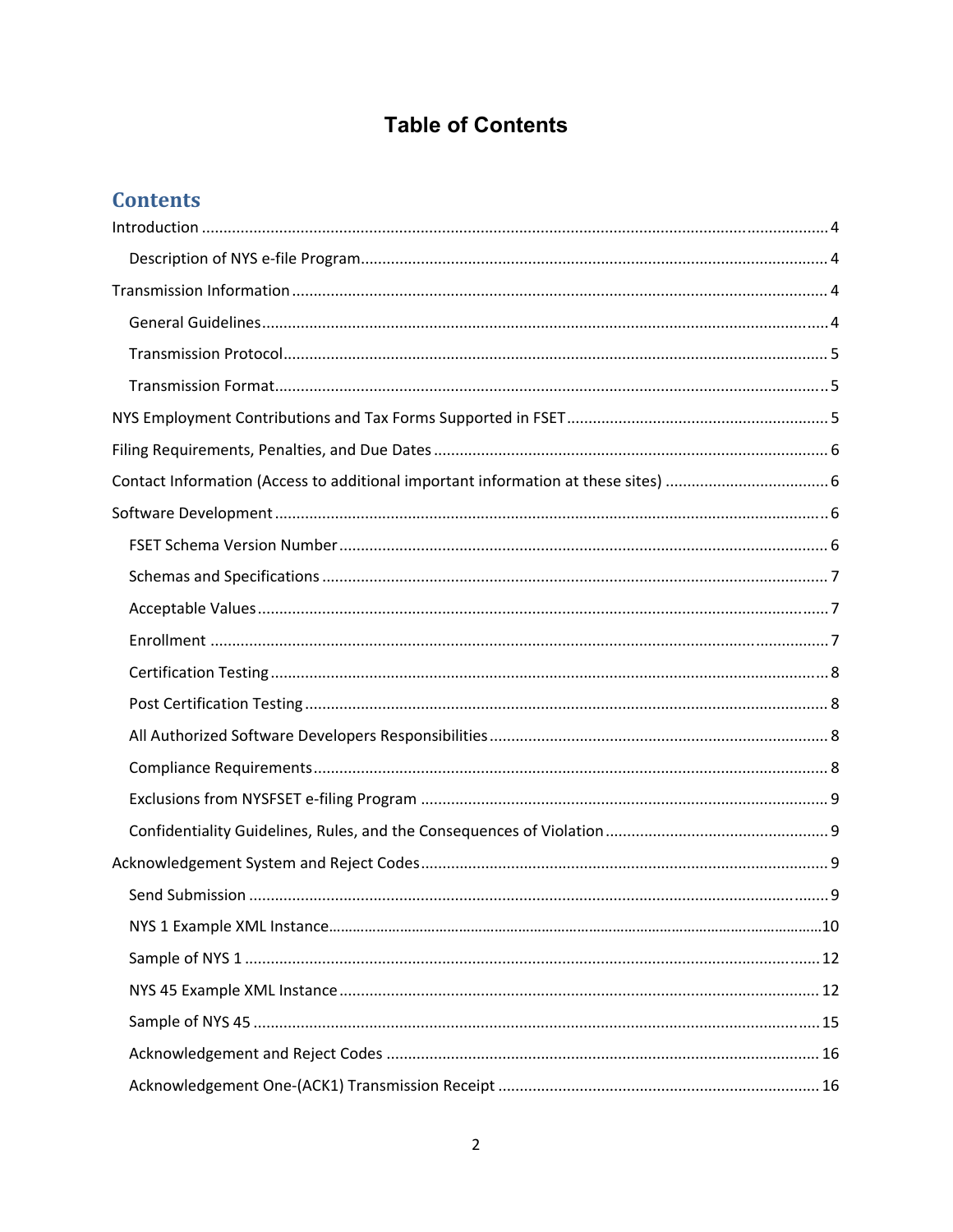| Form TR-579-WT, New York State E-File Signature Authorization for Forms NYS-1 and NYS-4525 |  |
|--------------------------------------------------------------------------------------------|--|
|                                                                                            |  |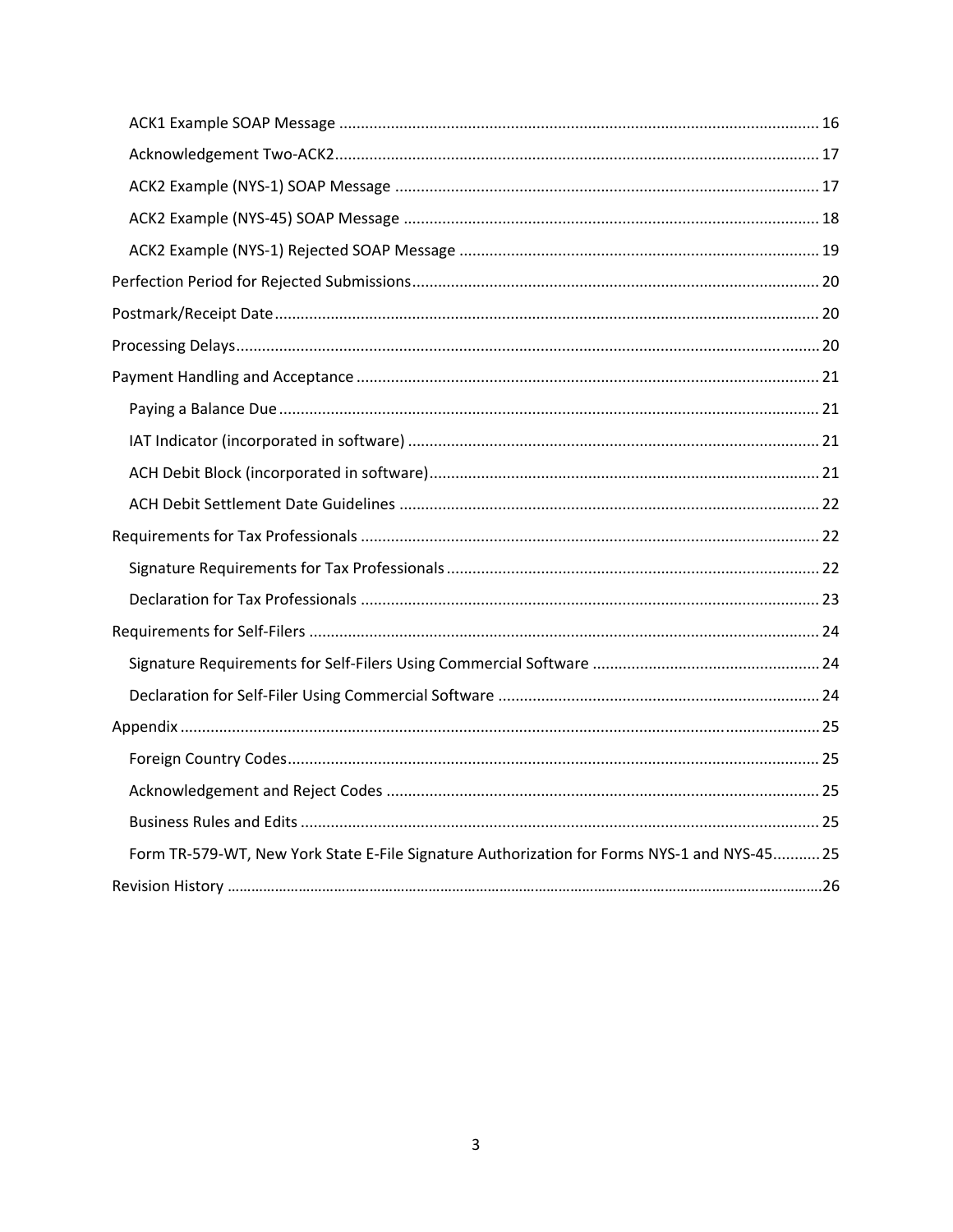### **Introduction**

#### **Description of NYS e‐file Program**

The New York State Department of Taxation and Finance (NYSDTF) and NYS Department of Labor (NYSDOL), in consultation with the Tax Implementation Group for e-Commerce Requirements Standardization (TIGERS), has created the Federal/State Employment Tax (FSET) program to provide tax professionals and individual employers a single point application which allows the electronic transmission of payments and returns of NYS contributions and employment taxes.

As part of its commitment to the FSET program, NYSDTF has developed a Web Service Gateway to support electronic filing of state contribution and employment tax return information, wage reports, and payments as required. New York State requires that all software developed for this program pass a series of tests. Once approved, the software may be sold and used by EROs, Reporting Agents, Intermediate Service Providers and Transmitters.

When businesses e-file their NYS Contribution and Employment Tax returns they may also electronically pay any balance due on the electronic return with an ACH debit. The information necessary to initiate the debit must be included with the return data upon filing.

For further information, refer to the Payment Handling section in this document for instructions regarding the entry of banking information.

# **Transmission Information**

#### **General Guidelines**

Transmissions can contain multiple submissions, but may contain only one type of return (NYS-1 or NYS-45). For example, a file may contain only a NYS-45 form (Parts A, B, and C can be filed separately) or only a NYS-1 form. Similarly, Wage Reporting information dealing with "Other Wages" must be kept separate from "Regular Wages".

If Parts A, B, and C of the NYS-45 are filed separately, whichever of the following fields that were completed: Dependent Health Insurance Indicator, Seasonal Employer, and/or (in Part E) Ceased Paying Wages must also be provided (with the same choice selected) on each subsequent part filed (for the same filing period).

Finally, a transmission may contain submissions that are a mixture of both remits and nonremits however there cannot be any stand-alone payments.

Once a transmission is successfully transmitted, each submission and payment will be acknowledged independently. If a submission is acknowledged as rejected, the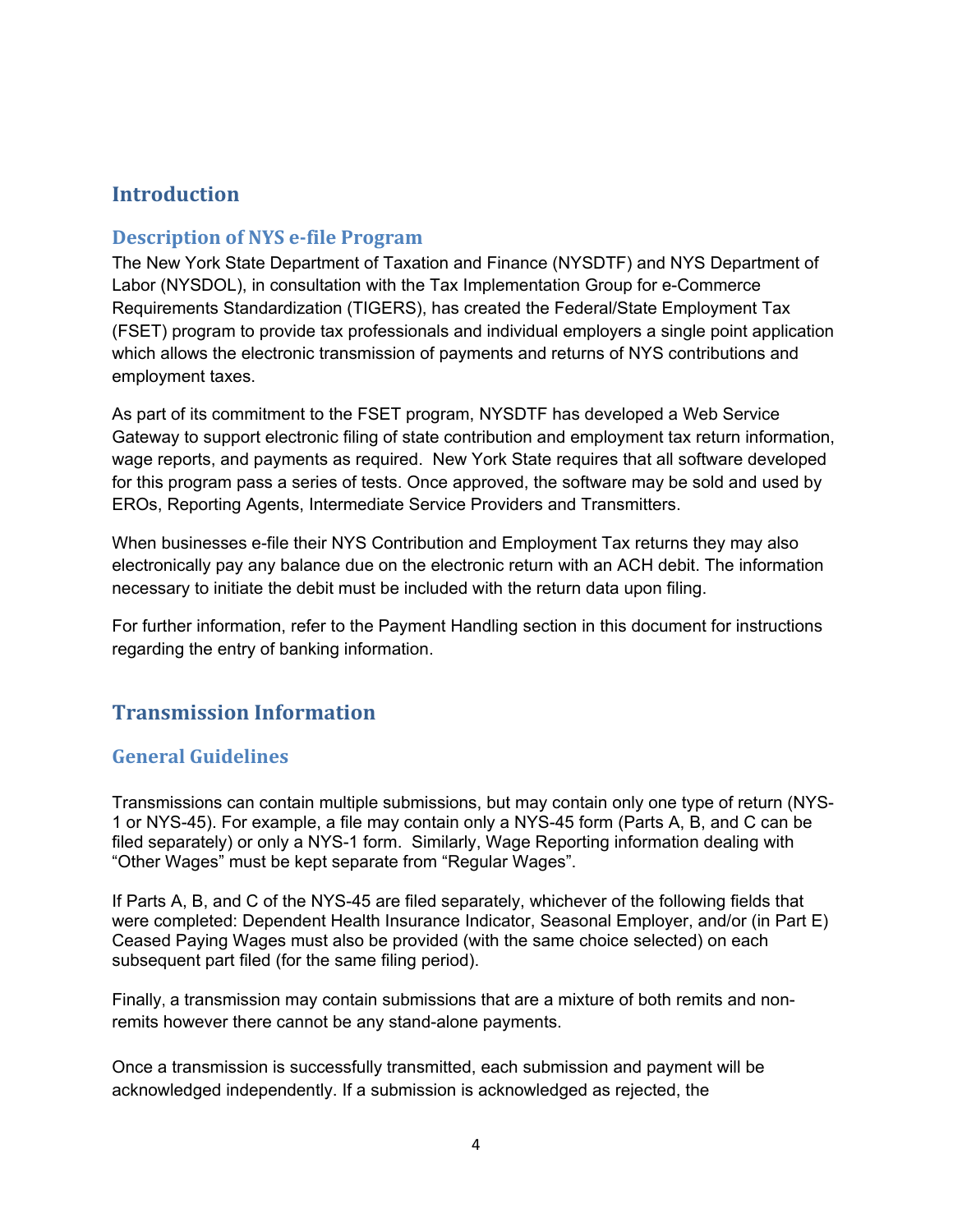acknowledgment will reflect the errors causing the rejection. The submission should be corrected and re-submitted. If a rejected submission includes a payment, the payment is also rejected and should be included in the re-submitted file.

#### **Transmission Protocol**

FSET returns must be transmitted to and from the NYS FSET Web Service Gateway server via the Internet using Secure Socket Layer (SSL) technology. File transmissions must use the https post method. This type of transmission provides secure data exchange by strongly encrypting the data stream in both directions according to the SSL protocol. Upon successful completion of the Certification Testing phase, a URL will be provided to post all transmissions.

The Gateway conforms to standard http protocols. For more documentation regarding the http specification in general, refer to the World Wide Consortium web site at the following URL:

http://www.w3c.org.

#### **Transmission Format**

The FSETV5.0 Gateway adheres to the following practices:

1.) All transmissions or requests to the Gateway occur in a single request-response https session.

2.) No cookies are placed on the users' computers. No session tracking is required, and as a result, cookies are not needed.

3.) Only one XML file may be transmitted per session. To enforce this rule, the Gateway does not allow MIME, DIME, or MTOM attachments for FSETV5.0 transmissions. If MIME attachment headers occur in the transmission, the gateway will assume the transmission is an FSETV01.05 formatted transmission and backend processing will reject the return.

# **NYS Contribution and Employment Tax Forms Supported in FSET**

|                  | E-File FORMS SUPPORTED FSET                                                                                           |  |  |  |  |
|------------------|-----------------------------------------------------------------------------------------------------------------------|--|--|--|--|
|                  | <b>Main forms</b>                                                                                                     |  |  |  |  |
| NYS <sub>1</sub> | Return of Tax Withheld-Payment Return                                                                                 |  |  |  |  |
| <b>NYS 45</b>    | Quarterly Combined Withholding, Wage Reporting, And Unemployment Insurance<br>Return (and NYS 45 ATT when applicable) |  |  |  |  |
|                  |                                                                                                                       |  |  |  |  |
|                  |                                                                                                                       |  |  |  |  |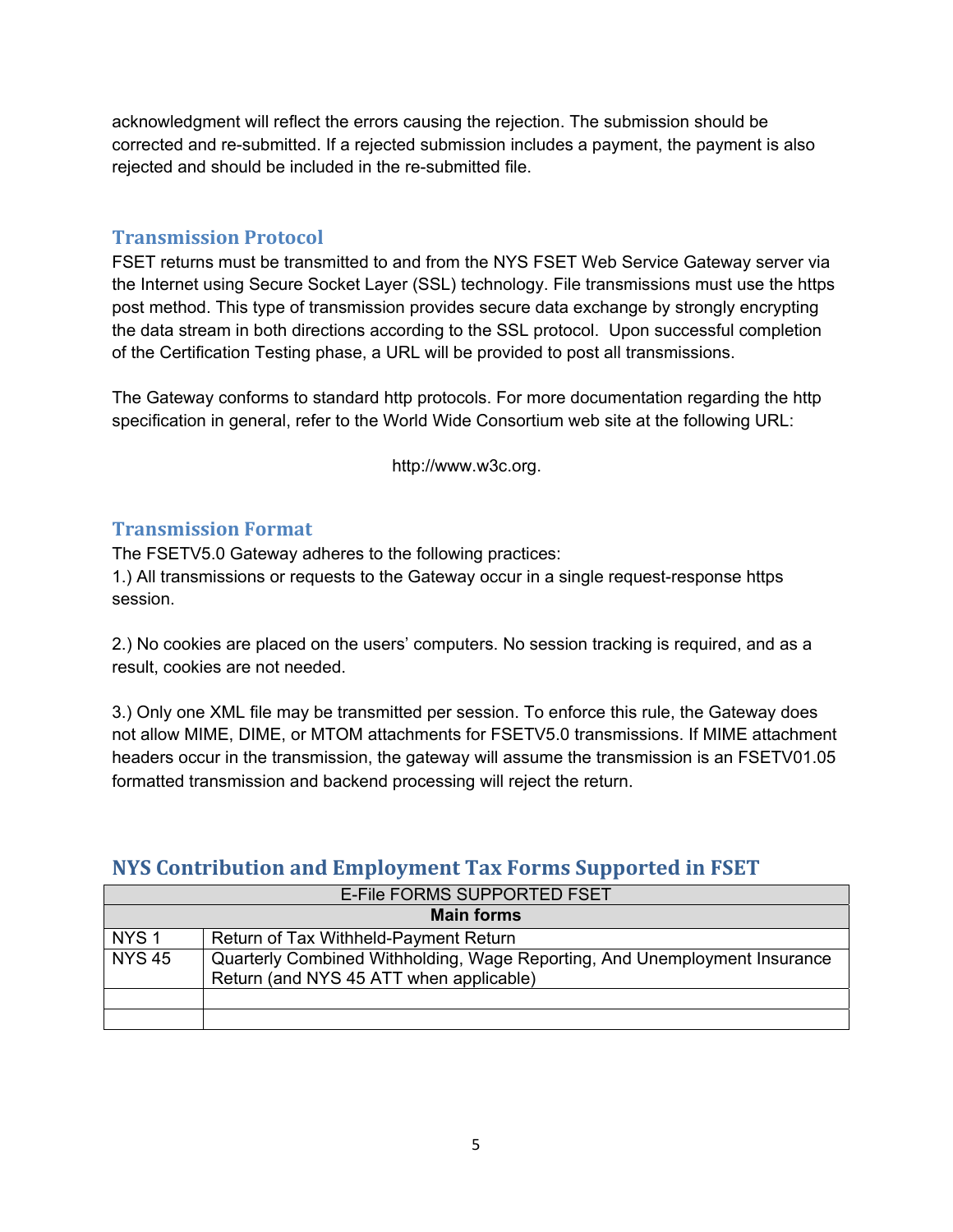# **Filing Requirements, Penalties, and Due Dates**

For a detailed explanation of all due dates, penalties, employer rights, requirements, responsibilities refer to the *NYS 50- Employers Guide to Unemployment Insurance, Wage Reporting, and Withholding Tax* at this link *www.tax.ny.gov/pdf/publications/withholding/nys50.pdf.*

# **Contact Information (Access to additional important information at these sites) FSET Specific Information:**

NYS FSET Email- *NYSTAXFSET@tax.ny.gov*

TIGERS: *www.statemef.com*

#### **General Information for NYS Dept of Tax and Finance/Withholding and Wage Reporting:**

Phone - Withholding Tax Information Taxpayer Contact Center: (518) 485-6654

Website-forms and instructions: *www.tax.ny.gov/forms/default.htm*

NYSTDTF Home site: *www.tax.ny.gov*

NYSDTF Frequently asked questions (Taxpayer Answer Center): *www.tax.ny.gov/help/faq.htm* 

NYSDTF TDD (Telecommunications Device for the Deaf) Hotline: (518) 485-5082

#### **General Information for Unemployment Insurance:**

Phone- Employer Hot Line: 1-888-899-8810

General Website: *www.labor.ny.gov*

NYSDOL-important telephone numbers: *http://www.labor.ny.gov/ui/bpta/Important%20Telephone%20Numbers.shtm*

# **Software Development**

#### **FSET Schema Version Number**

The current Schema Version Number supported by the NYS FSET program is 5.0.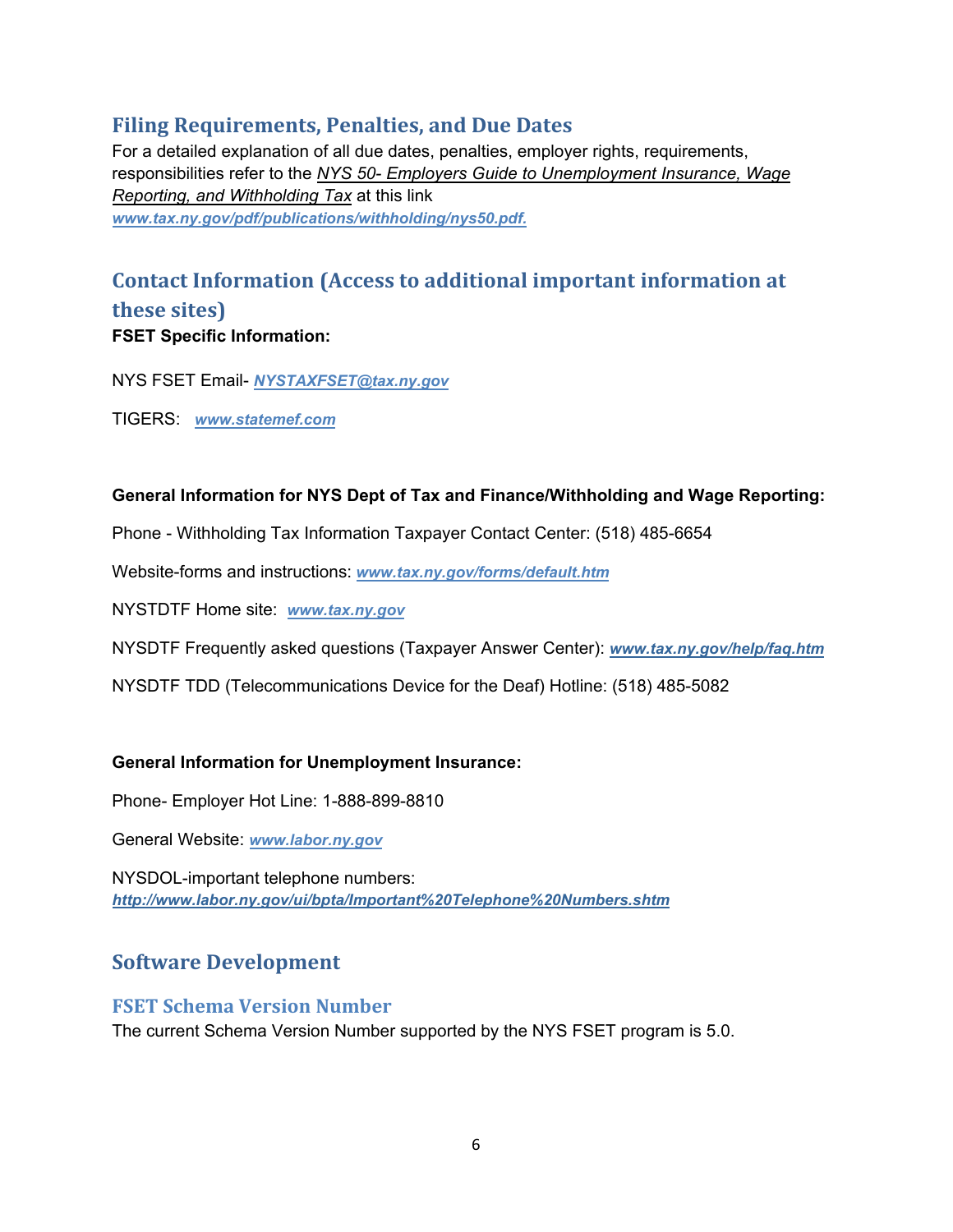#### **Schemas and Specifications**

To obtain the NYSFSET Handbook for Software Developers, a listing of the current error codes, field definitions and rules, download schema, and all current updates go to: *www.tax.ny.gov/bus/efile/fset\_info.htm*

#### **Acceptable Values**

Acceptable values as defined in the NYS FSET Field Definitions and Rules spreadsheet are:

#### **ALPHA**

ASCII values  $65 \le -90$  == A <-> Z ASCII values  $97 \le -2$  122 == a  $\le -2$ 

**NUMERIC** 

ASCII values  $48 \le -57$  == 0 <-> 9

#### **SPECIAL CHARACTERS**

| ASCII values $32 \le -27$ |                                  | $==$ space!"#\$%&'()*+,-./ |  |
|---------------------------|----------------------------------|----------------------------|--|
| ASCII values $58 \leq 64$ |                                  | $==$ : ; < = > ? @         |  |
| ASCII values $91 \le 96$  |                                  | $=$ $[ \ \ ]$ $\wedge$     |  |
|                           | ASCII values $123 \le -2126 = 1$ |                            |  |

#### **Enrollment**

All participants will need to have an OLS (Online Services) account to register. If a vendor is not yet registered, they can create an account by going to *www.tax.ny.gov* or call the Online Services-Technical help line at 518-485-7884 if they have any questions.

Once registered, the vendor will then initiate a request to create an account to access the FSET Web Services Gateway. This request will be sent via email to *NYSTAXFSET@tax.ny.gov*. The email should contain the following information:

- a. Company Name
- b. Company EIN
- c. ETIN/EFIN
- d. Contact Name For Certification
- e. Contact Name For Post Certification
- f. Phone number
- g. Email address
- h. Software Name
- i. Software Version

DTF will contact the vendor and provide them with further information.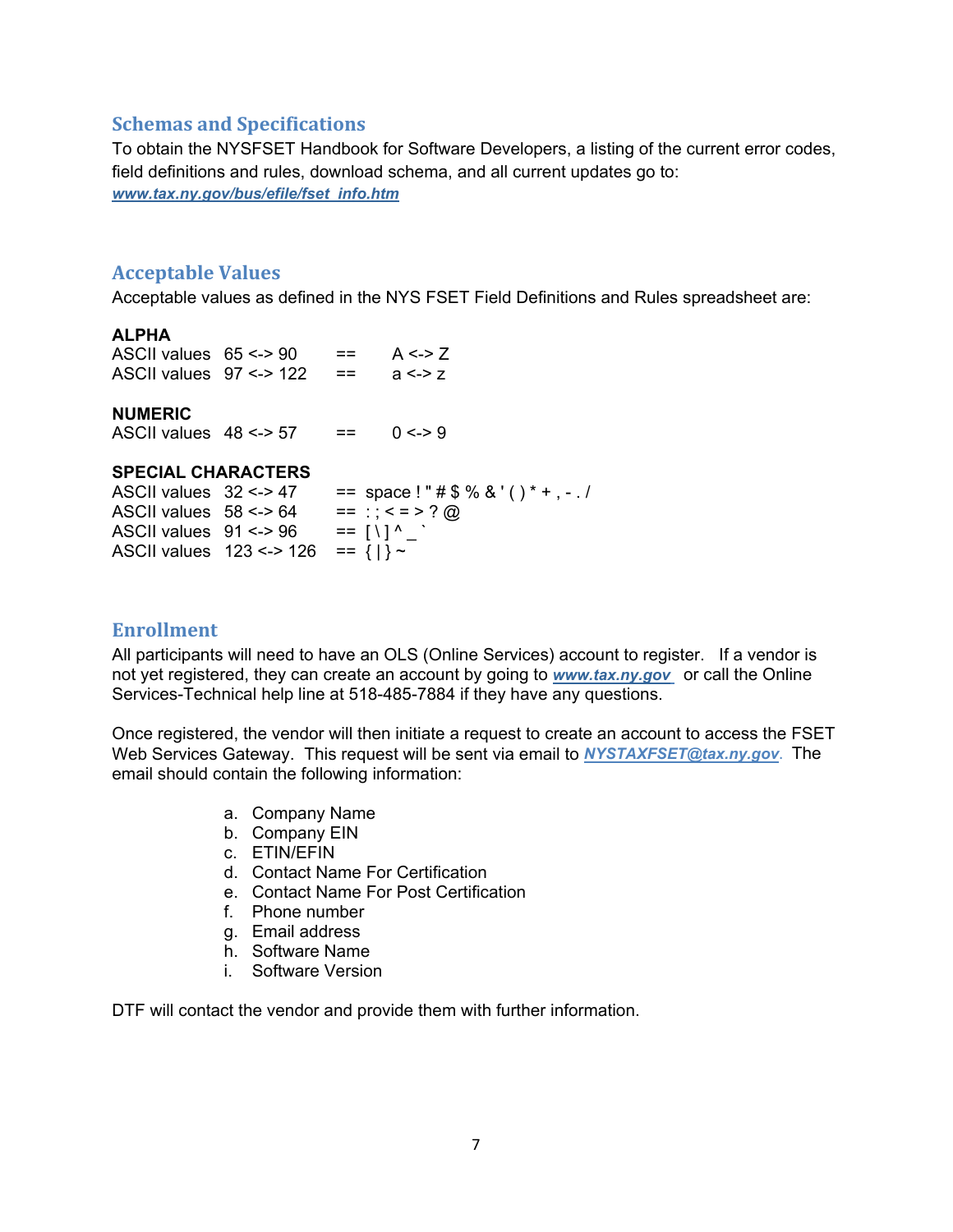#### **Certification Testing**

Certification is the process by which those who develop FSET web/e-file software obtain access credentials to participate in the FSET Web Services Gateway. The certification process is as follows:

- a. The applicant/developer must contact the NYS Department of Taxation and Finance (via the Department's website) to access a series of test cases to be submitted by the applicant to verify the functionality and compatibility of their software with the Department's systems.
- b. Provided that the tests are completed and the correct results received, the applicant will be notified that they have been certified for FSET with NYSDTF/DOL.

#### **Post Certification Testing**

Testing is not limited to any particular time of the year. NYS will engage with software providers to test software that has been changed after the software provider has secured initial certification.

Maintenance times:

- Monday through Saturday Services may be unavailable from 4 am to 6 am (EST)
- Sundays Services may be unavailable from 9 pm to 10 pm (EST)

#### **All Authorized Software Developers Responsibilities**

- Allow re-transmission of rejected and subsequently corrected returns.
- Correct any software errors identified during production.
- Provide the software ID and name within each transmission.

• Adhere to the guidelines for ACH debit payment settlement dates. Enter the name of the person completing the return and certify to NYSDTF/DOL that the data is true, correct, and complete.

• The current Schema Version Number supported by the NYS FSET program is 5.0.

#### **Compliance Requirements**

Immediately correct software errors identified by NYS and distribute updates of their software packages to their clients. Notify NYS of any software errors identified during the filing season.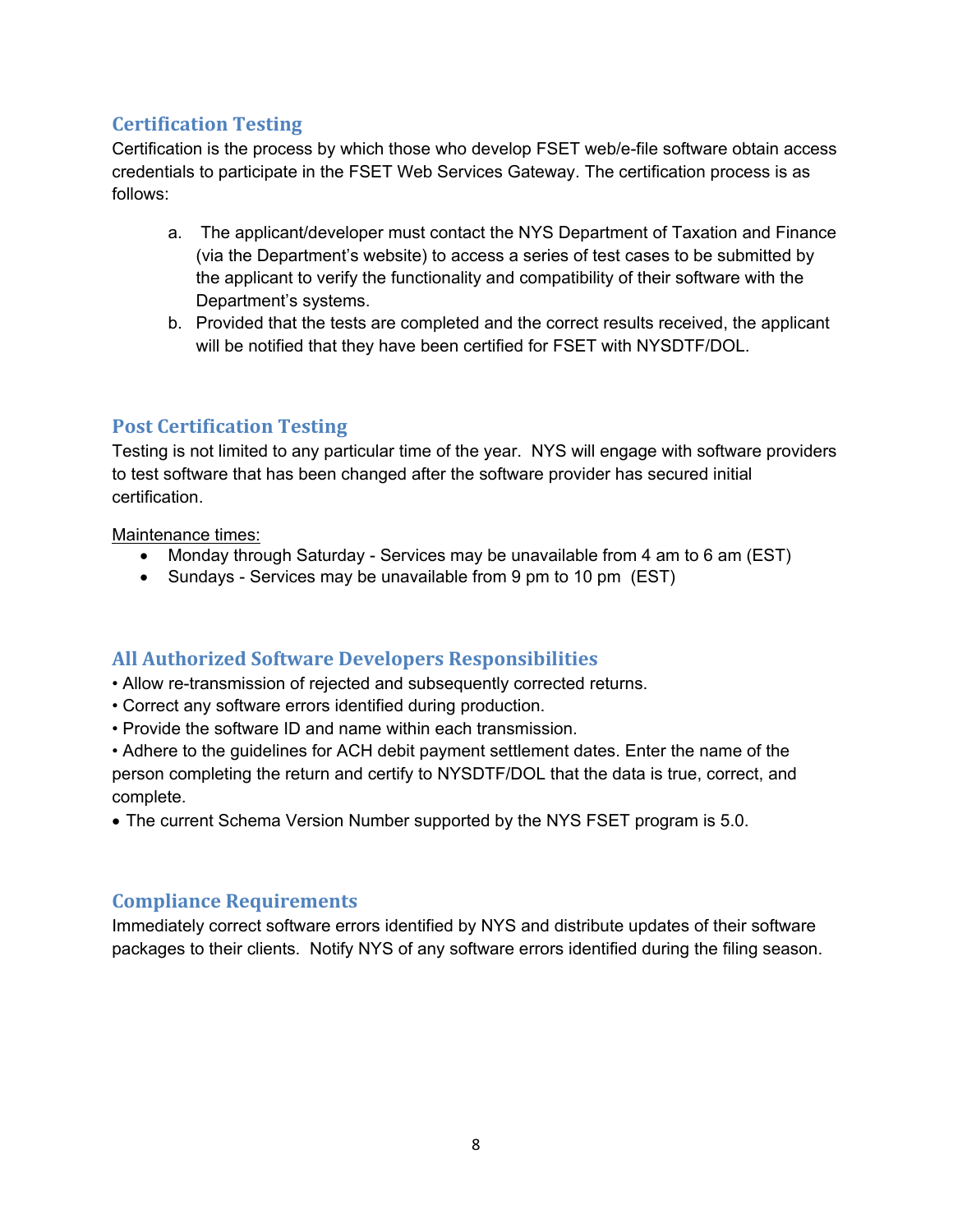#### **Exclusions from NYSFSET e‐filing Program**

 **Address Change:** Address changes cannot be made through the FSET Web Service Gateway. All software developers should include an edit that will ask the employer or tax preparer to verify their current address. If the address has changed, software vendors should then provide the employer the two following options:

For NYSDTF call 518-485-6654 or make changes using the website: *www.tax.ny.gov/help/contact/address.htm*

For NYSDOL, call 1-888-899-8810 or to get change address form using link: *http://www.labor.ny.gov/formsdocs/ui/IA15.pdf*

- **Amended Returns:** The FSET Web Service Gateway does not allow for the submission of Amended returns during its initial release but is being considered for a future enhancement.
- **NYS-45 Part D:** The information supplied in this section (NYS-1 corrections/additions) will not be processed in this program.

#### **Confidentiality Guidelines, Rules, and the Consequences of Violation**

Developers must conform to all NYSDTF/DOL privacy requirements. For more information on the privacy requirements go to*:* 

NYSDTF *www.tax.ny.gov/help/tech/privacy\_policy.htm*

NYSDOL *www.labor.ny.gov/privacy.shtm*

# **Acknowledgement System and Reject Codes**

#### **Send Submission**

Software vendors and developers will have authorization to access the FSET Web Service Gateway with the purpose to send submissions (as part of a transmission) for a specific set of returns. The requesting system will provide a SendSubmissionsRequest message in the SOAP body containing the count and a list of unique submission IDs and a single zip file attachment containing the submissions.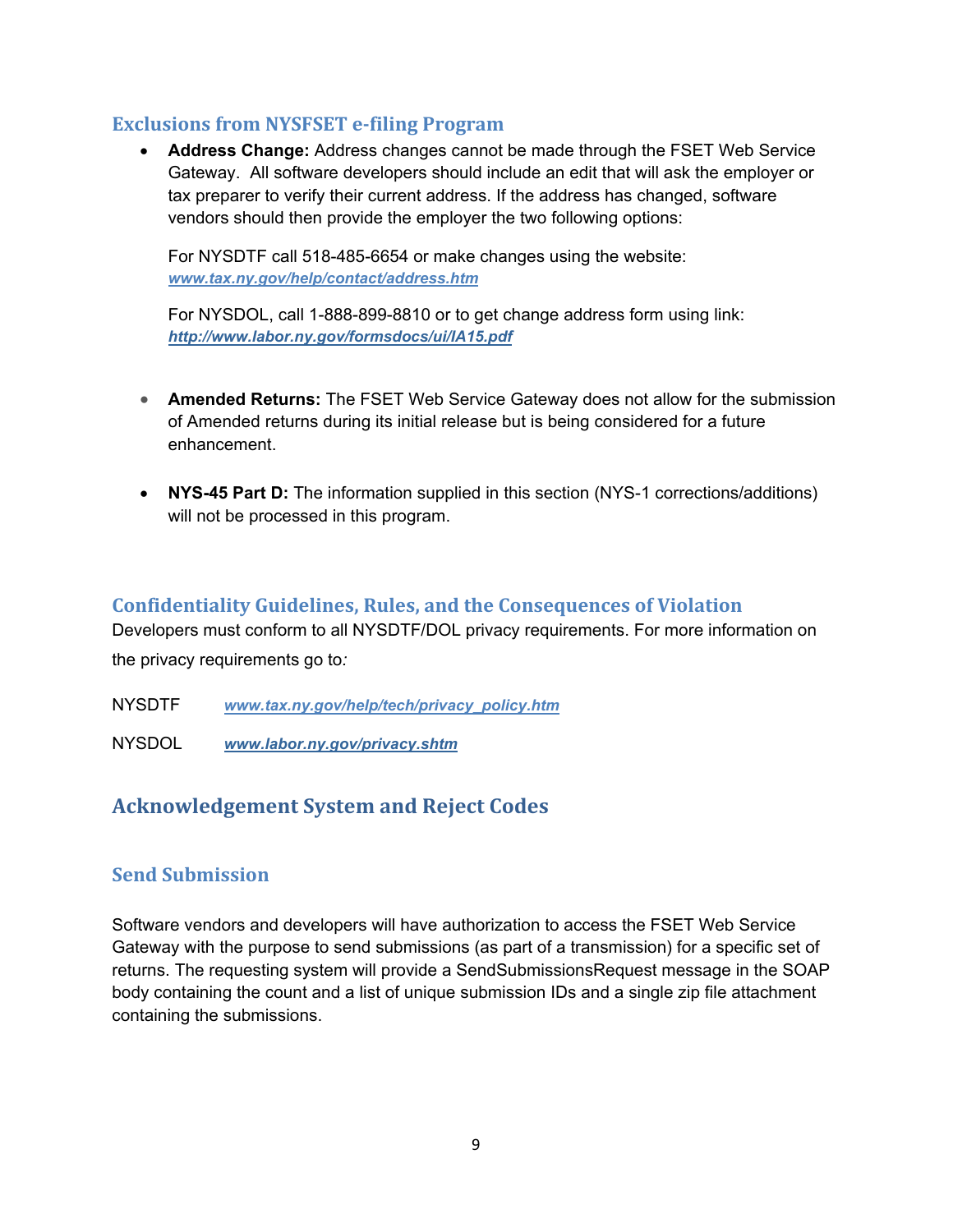#### **NYS 1 Example XML Instance**

```
<ReturnState stateSchemaVersion="FSETV5.0">
   <SubmissionId>10261320132149003055</SubmissionId>
   <ReturnHeaderState>
      <Jurisdiction>NYS</Jurisdiction>
      <Timestamp>2013‐08‐05T11:15:19‐05:00</Timestamp>
      <TaxPeriodBeginDate>2013‐07‐31</TaxPeriodBeginDate>
      <TaxPeriodEndDate>2013‐07‐31</TaxPeriodEndDate>
      <PaidPreparerInformation>
     <DateSigned>2013‐07‐31</DateSigned>
     <PTIN>P12458886</PTIN>
     <PreparerFirmIDNumber>115247859</PreparerFirmIDNumber>
     <PreparerBusinessName>
        <BusinessNameLine1>Acme Taxes</BusinessNameLine1>
     </PreparerBusinessName>
     <PreparerPersonName>Joe Acme</PreparerPersonName>
     <PreparerUSAddress>
    <AddressLine1>Main Street</AddressLine1>
    <City>Albany</City>
    <State>NY</State>
    <ZIPCode>12204</ZIPCode>
     </PreparerUSAddress>
     <Phone>5555551212</Phone>
     <EmailAddress>acmetax@tax.com</EmailAddress>
      </PaidPreparerInformation>
      <SoftwareId>12345678</SoftwareId>
      <SoftwareVersion>122.0</SoftwareVersion>
      <InternetProtocol>
     <IPAddress>2.122.33.11</IPAddress>
         <IPTimestamp>2013‐08‐05T11:15:19‐05:00</IPTimestamp>
      </InternetProtocol>
      <Filer>
     <TIN>
    <TypeTIN>FEIN</TypeTIN>
        <TINTypeValue>000000000</TINTypeValue>
   </TIN>  <StateEIN>115340574</StateEIN>
     <Name>
    <BusinessNameLine1>ACME Cafe</BusinessNameLine1>
     </Name>
     <USAddress>
    <AddressLine1>No Place Street</AddressLine1>
    <City>Anywhere</City>
    <State>NY</State>
    <ZIPCode>12345</ZIPCode>
         </USAddress>
      </Filer>
      <DueDate>2013‐07‐31</DueDate>
      <Form>NYS‐1</Form>
      <FilingAction>
     <Action>Original</Action>
```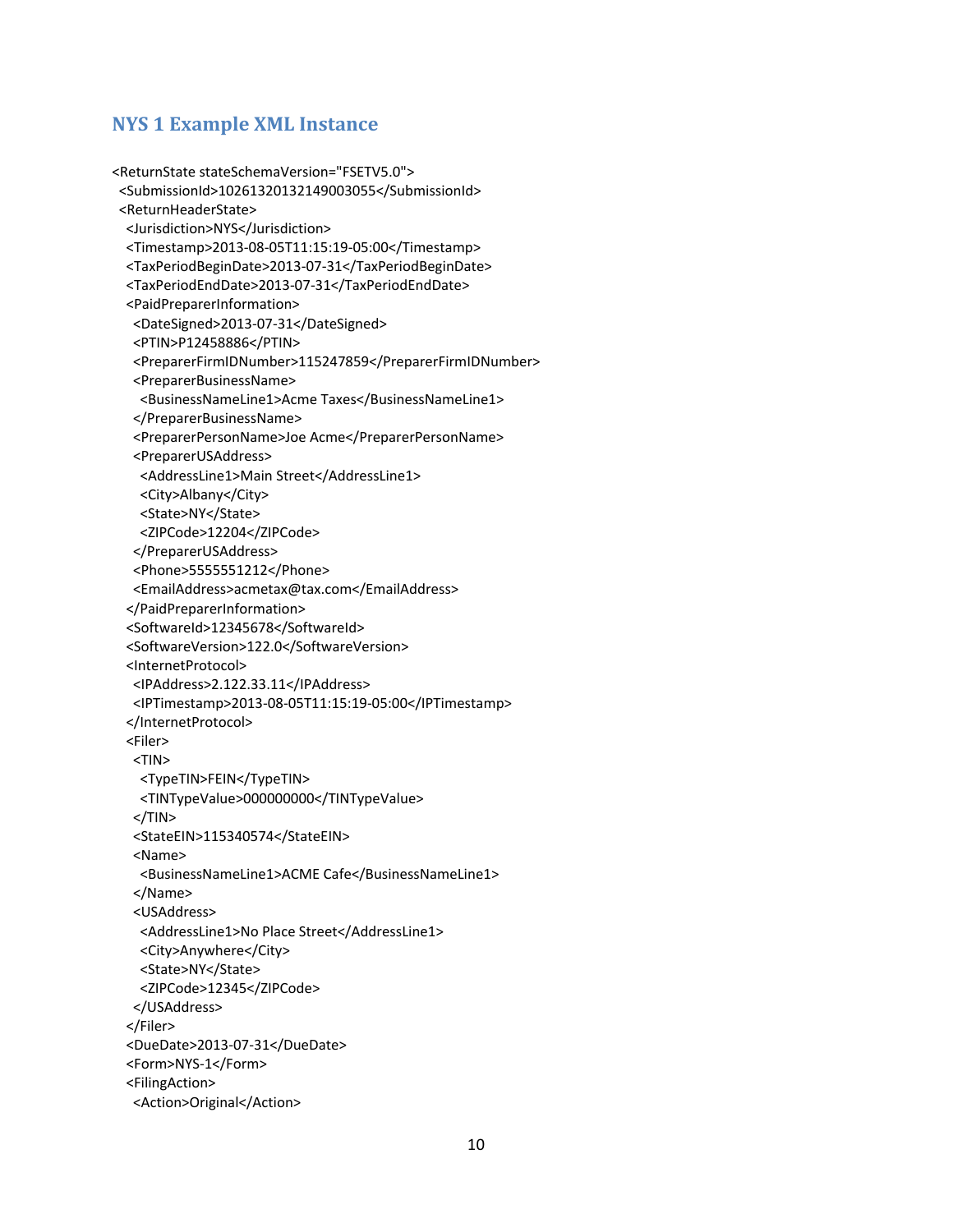```
    </FilingAction>
   </ReturnHeaderState>
   <ReturnDataState>
      <StateGeneralInformation>
     <ReturnSigner>
    <Name>Dina Moe</Name>
    <Title>CFO</Title>
    <Phone>5555551212</Phone>
    <EmailAddress>groundcontrol@makeupemail.com</EmailAddress>
    <Signature>9852471362</Signature>
    <DateSigned>2013‐07‐31</DateSigned>
         </ReturnSigner>
      </StateGeneralInformation>
      <StateWH>
     <TotalIncomeTaxWithheld>400.00</TotalIncomeTaxWithheld>
     <WHAmountRemitted>0.00</WHAmountRemitted>
     <WHAmountDue>400.00</WHAmountDue>
     <LocalTaxWithheld>
    <LocalJurisdiction>NYS</LocalJurisdiction>
    <LocalTaxAmount>328.17</LocalTaxAmount>
     </LocalTaxWithheld>
     <LocalTaxWithheld>
    <LocalJurisdiction>NYC</LocalJurisdiction>
    <LocalTaxAmount>58.29</LocalTaxAmount>
     </LocalTaxWithheld>
     <LocalTaxWithheld>
    <LocalJurisdiction>YNK</LocalJurisdiction>
    <LocalTaxAmount>13.54</LocalTaxAmount>
     </LocalTaxWithheld>
     <Credit>
    <CreditType>CREDIT</CreditType>
    <CreditAmount>0.00</CreditAmount>
     </Credit>
      </StateWH>
   </ReturnDataState>
   <FinancialTransaction />
</ReturnState>
```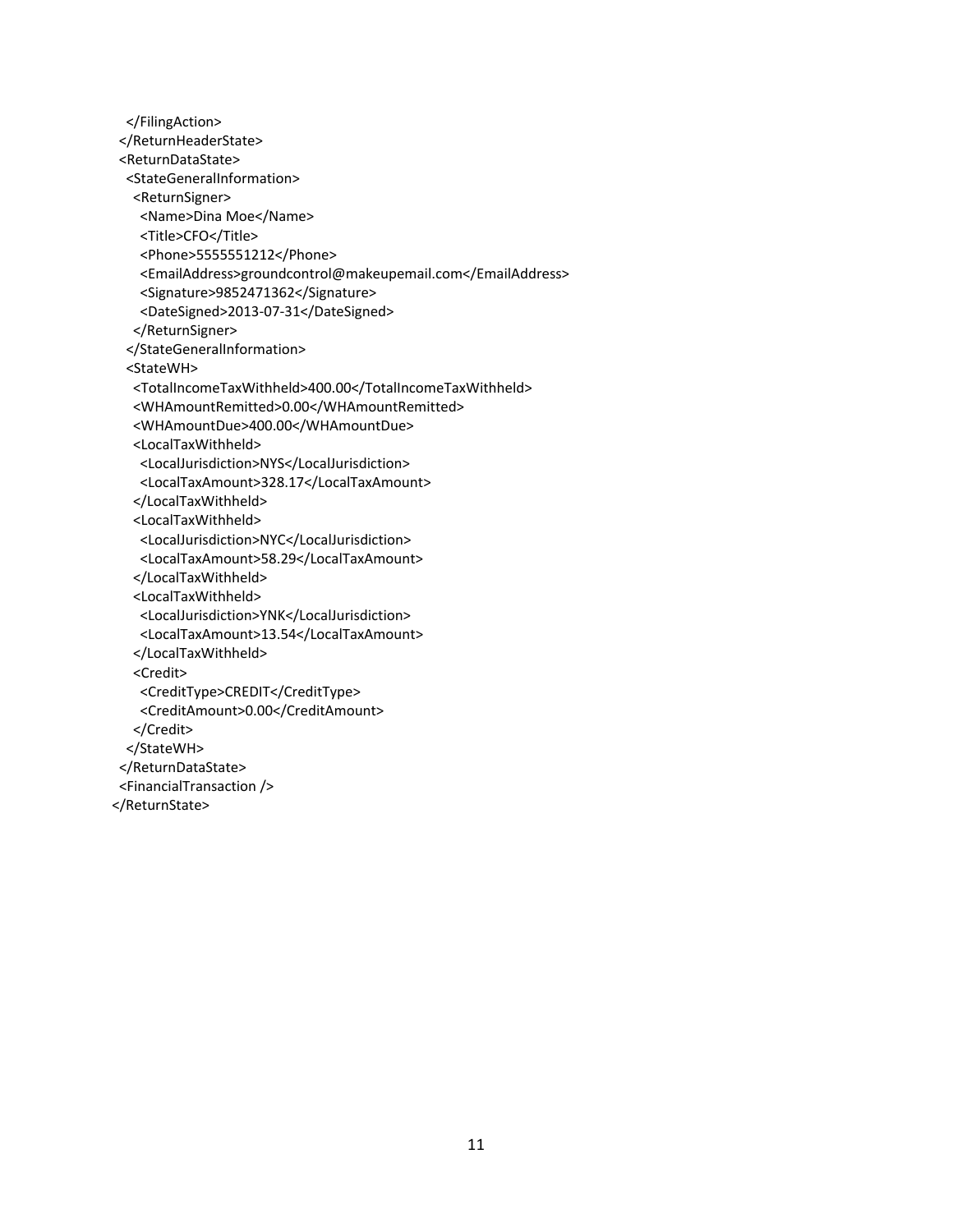#### **Sample of NYS 1**

| Withholding identification number                                                                                                                          |                  |          |                         |                                               |       |        |
|------------------------------------------------------------------------------------------------------------------------------------------------------------|------------------|----------|-------------------------|-----------------------------------------------|-------|--------|
| 11-5340574<br>Employer's                                                                                                                                   |                  |          |                         | New York State tax<br>withheld                |       | 328.17 |
| legal name: ACME Cafe                                                                                                                                      |                  |          | $\overline{\mathbf{z}}$ | New York City tax<br>withheld                 |       | 58.29  |
| A Last payroll date - Enter date of last                                                                                                                   |                  |          |                         | 3 Yonkers tax withheld                        |       | 13.54  |
| payroll covered by this return (MMDDYY)                                                                                                                    |                  | 07/31/13 |                         | <b>Total withheld</b><br>(add lines 1.2, & 3) |       | 400.00 |
| B If you permanently ceased paying wages, enter<br>date of final payrol(MMDDYY)                                                                            |                  |          |                         | 5 Credit claimed                              |       | 0.00   |
| C Mark an X in the box for additional payment                                                                                                              |                  |          |                         | Total tax due<br>(line 4 minus line 5)        | \$    | 400.00 |
| Sign your return: I certify that the information on this return and any attachments is to the best of my knowledge and belief true, correct, and complete. |                  |          |                         |                                               |       |        |
| Taxpayer's signature                                                                                                                                       |                  |          | Signer's name           |                                               | Title |        |
|                                                                                                                                                            |                  |          | Dina Moe                |                                               | CFO   |        |
| Date                                                                                                                                                       | Telephone number |          | Email address           |                                               |       |        |
| 07/31/2013                                                                                                                                                 | $(555)555-1212$  |          |                         | groundcontrol@makeupemail.com                 |       |        |

#### **NYS 45 Example XML Instance**

```
<ReturnState stateSchemaVersion="FSETV5.0">
  <SubmissionId>10261320132179003061</SubmissionId>
   <ReturnHeaderState>
      <Jurisdiction>NYS</Jurisdiction>
      <Timestamp>2013‐08‐05T12:28:31‐05:00</Timestamp>
      <TaxPeriodBeginDate>2013‐04‐01</TaxPeriodBeginDate>
      <TaxPeriodEndDate>2013‐06‐30</TaxPeriodEndDate>
      <SoftwareId>12345678</SoftwareId>
      <SoftwareVersion>1279.06</SoftwareVersion>
      <InternetProtocol>
     <IPAddress>154.78.202.37</IPAddress>
         <IPTimestamp>2013‐08‐05T12:28:31‐05:00</IPTimestamp>
      </InternetProtocol>
      <Filer>
     <TIN>
    <TypeTIN>FEIN</TypeTIN>
        <TINTypeValue>000000000</TINTypeValue>
   </TIN>  <StateEIN>115340560</StateEIN>
```

```
  <StateEINExtension>1550041</StateEINExtension>
```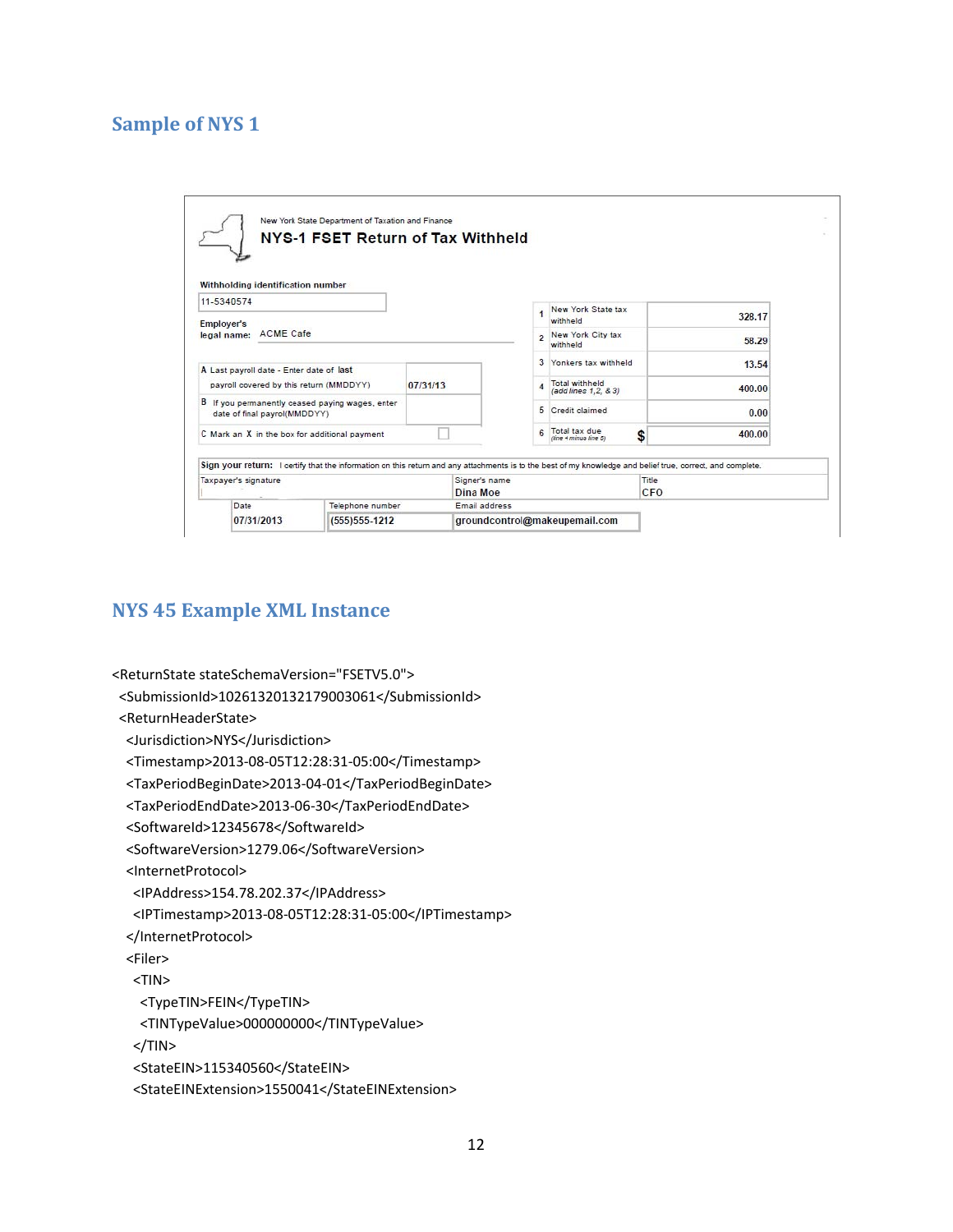<Name> <BusinessNameLine1>A‐Z Rentals</BusinessNameLine1> </Name> <USAddress> <AddressLine1>NoWhere</AddressLine1> <City>No Place</City> <State>NY</State> <ZIPCode>10003</ZIPCode> </USAddress> </Filer> <Form>NYS‐45</Form> <FilingAction> <Action>Original</Action> </FilingAction> </ReturnHeaderState> <ReturnDataState> <StateGeneralInformation> <EmployerHealthInsuranceCode>Y</EmployerHealthInsuranceCode> <ReturnSigner> <Name>Tom Brown</Name> <Title>payroll assistant</Title> <EmailAddress /> <Signature>1234567890</Signature> <DateSigned>2013‐07‐22</DateSigned> </ReturnSigner> </StateGeneralInformation> <StateCombined> <WHPaymentsOrDeposits>0.00</WHPaymentsOrDeposits> <WHTotalPayments>0.00</WHTotalPayments> <WHAmountRemitted>0.00</WHAmountRemitted> <WHTotalTax>100.00</WHTotalTax> <WHAmountDue>100.00</WHAmountDue> <PaymentsOverPaymentPrevious>0.00</PaymentsOverPaymentPrevious> <WHOverpayment> <AmountOfOverpayment>0.00</AmountOfOverpayment> </WHOverpayment> <LocalTaxWithheld> <LocalJurisdiction>NYS</LocalJurisdiction> <LocalTaxAmount>100.00</LocalTaxAmount> </LocalTaxWithheld> <LocalTaxWithheld> <LocalJurisdiction>NYC</LocalJurisdiction> <LocalTaxAmount>0.00</LocalTaxAmount> </LocalTaxWithheld> <LocalTaxWithheld> <LocalJurisdiction>YNK</LocalJurisdiction>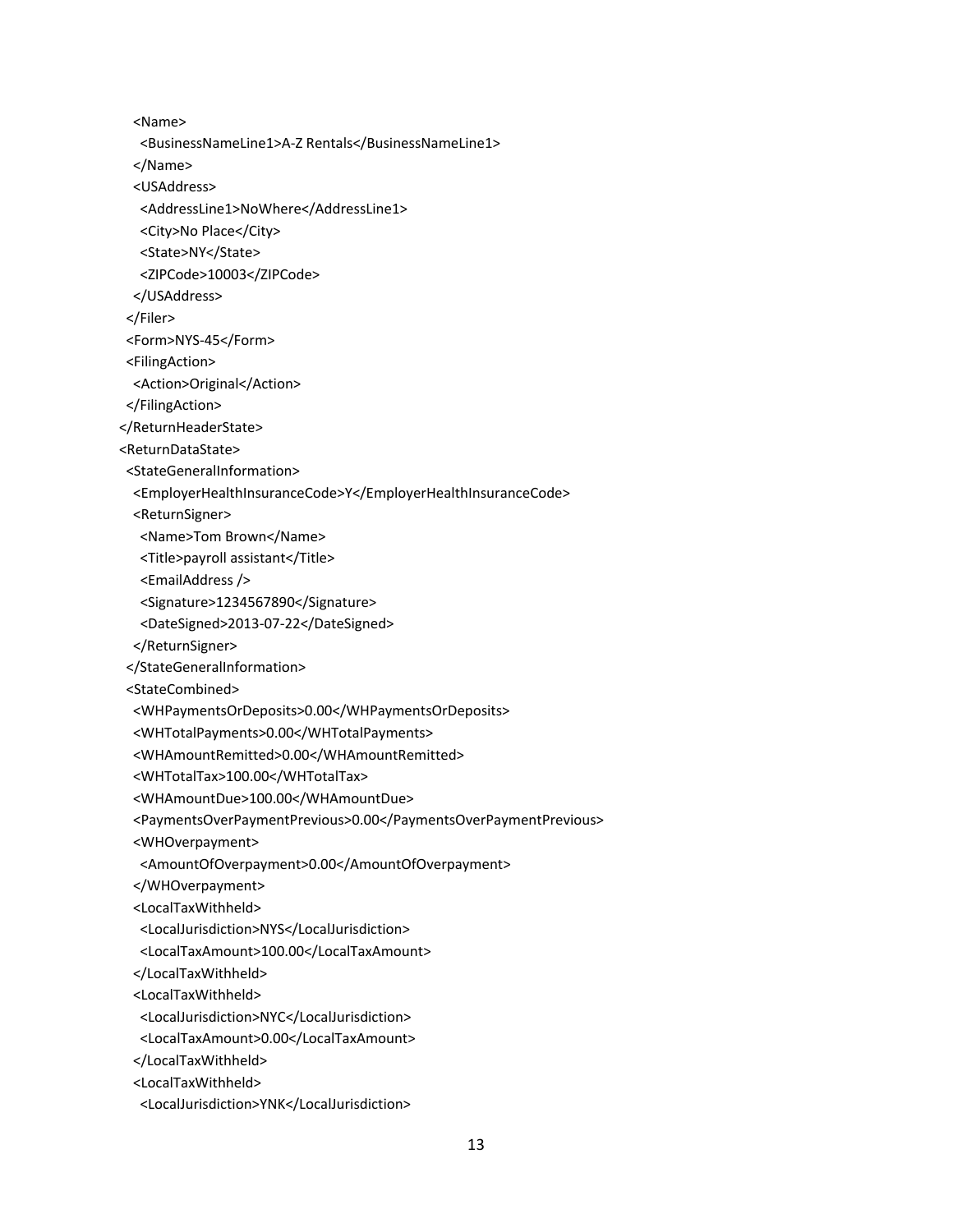<LocalTaxAmount>0.00</LocalTaxAmount> </LocalTaxWithheld> <Credit> <CreditAmount>0.00</CreditAmount> </Credit> <UITotalWages>27900.00</UITotalWages> <ExcessWages>19400.00</ExcessWages> <UITaxableWages>8500.00</UITaxableWages> <ContributionRate>.04725</ContributionRate> <ContributionDue>401.63</ContributionDue> <SurchargeDue>6.38</SurchargeDue> <UIAmountPaid>0.00</UIAmountPaid> <UICreditPreviousPeriod>0.00</UICreditPreviousPeriod> <UIInterest>0.00</UIInterest> <UITotalDue>408.01</UITotalDue> <PayRoll> <Employee> <Employee> <FirstName>David</FirstName> <MiddleInitial>Z</MiddleInitial> <LastName>Cleaver</LastName> <SSN>029596750</SSN> </Employee> <TotalWages>27900.00</TotalWages> <TaxableWages>0.00</TaxableWages> <TaxWithheld>0.00</TaxWithheld> <WagePlan>0</WagePlan> </Employee> </PayRoll> <Month1Employees>1</Month1Employees> <Month2Employees>1</Month2Employees> <Month3Employees>1</Month3Employees> </StateCombined> </ReturnDataState> <FinancialTransaction />

</ReturnState>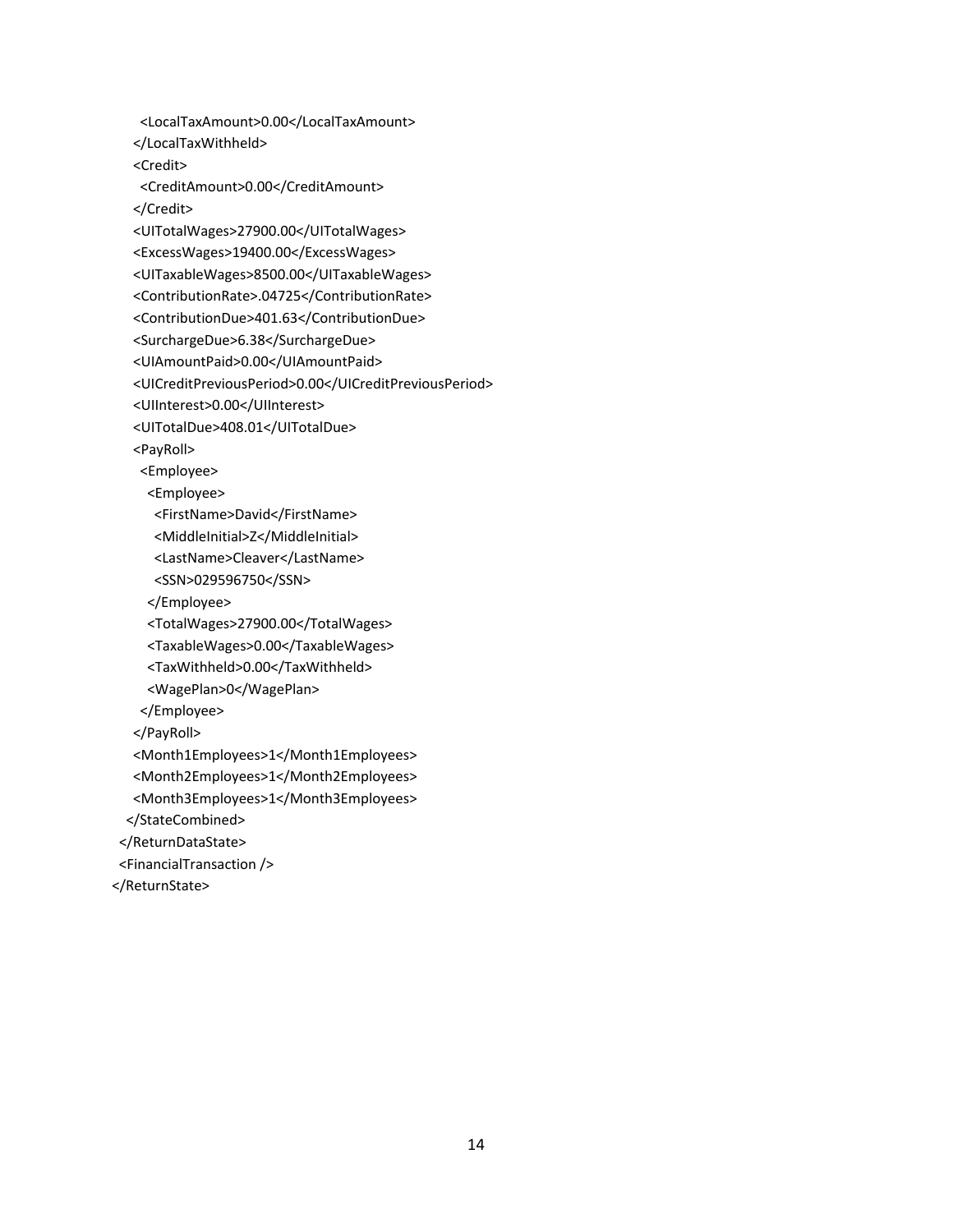# **Sample of NYS 45**

|                                            | <b>NYS-45 FSET</b>                                                                                     |                                                                                                        | <b>Quarterly Combined Withholding, Wage Reporting,</b> |                                                                                                                                                           | <b>And Unemployment Insurance Return</b>                                                                                |                       | $(01/19)$ V6                              |  |  |
|--------------------------------------------|--------------------------------------------------------------------------------------------------------|--------------------------------------------------------------------------------------------------------|--------------------------------------------------------|-----------------------------------------------------------------------------------------------------------------------------------------------------------|-------------------------------------------------------------------------------------------------------------------------|-----------------------|-------------------------------------------|--|--|
|                                            |                                                                                                        | Reference these numbers in all correspondence:                                                         |                                                        |                                                                                                                                                           | Mark an $X$ in only one box to indicate the<br>quarter (a separate return must be completed                             |                       |                                           |  |  |
|                                            | <b>UI Employer</b><br>registration number                                                              | 15-50041                                                                                               |                                                        |                                                                                                                                                           | for each quarter) and enter the tax year.                                                                               |                       |                                           |  |  |
|                                            | Withholdina<br>identification number                                                                   | 11-5340560                                                                                             |                                                        | Apr 1 - [X] July 1 - 0ct 1 - [<br>Jun 30 [X] Sep 30 [ ] Dec 31<br>$Jan 1 -$<br>Tax<br>year 13<br>Mar 31<br>$\mathfrak{D}$<br>3<br>$\mathbf{1}$<br>4<br>YY |                                                                                                                         |                       |                                           |  |  |
| Employer legal name:<br><b>A-Z Rentals</b> |                                                                                                        |                                                                                                        |                                                        | Do you offer dependent health insurance                                                                                                                   |                                                                                                                         |                       |                                           |  |  |
|                                            | Number of employees                                                                                    |                                                                                                        |                                                        |                                                                                                                                                           | If seasonal employer, mark an $X$ in the box                                                                            |                       |                                           |  |  |
|                                            |                                                                                                        | Enter the number of full-time and part-time covered<br>employees who worked during or received pay for | a. First month                                         |                                                                                                                                                           | b. Second month                                                                                                         |                       |                                           |  |  |
|                                            |                                                                                                        | the week that includes the 12th day of each month.                                                     | 1                                                      |                                                                                                                                                           | 1                                                                                                                       | 1                     |                                           |  |  |
|                                            |                                                                                                        | Part A - Unemployment insurance (UI) information                                                       |                                                        |                                                                                                                                                           | Part B - Withholding tax (WT) information                                                                               |                       |                                           |  |  |
|                                            | 1. Total remuneration paid this                                                                        |                                                                                                        | 27,900.00                                              |                                                                                                                                                           | 12. New York State tax withheld                                                                                         |                       | 100.00                                    |  |  |
|                                            | 2. Remuneration paid this quarter to<br>each employee in excess of the UI<br>wage base since January 1 |                                                                                                        | 19.400.00                                              |                                                                                                                                                           | 13. New York City tax withheld                                                                                          |                       | 0.00                                      |  |  |
|                                            | 3. Wages subject to contribution<br>(subtract line 2 from line 1)                                      |                                                                                                        | 8,500.00                                               |                                                                                                                                                           |                                                                                                                         |                       | 0.00                                      |  |  |
|                                            | 4. UI contributions due<br>Tax rate                                                                    |                                                                                                        | 401.63                                                 |                                                                                                                                                           | 15. Total tax withheld                                                                                                  |                       | 100,00                                    |  |  |
|                                            |                                                                                                        | %<br>4.725                                                                                             |                                                        |                                                                                                                                                           |                                                                                                                         |                       |                                           |  |  |
|                                            | 5. Re-employment service fund                                                                          |                                                                                                        | 6.38                                                   |                                                                                                                                                           | 16. WT credit from previous quarter's                                                                                   |                       | 0.00                                      |  |  |
|                                            | 6a. Interest on contributions                                                                          |                                                                                                        | 0.00                                                   |                                                                                                                                                           | 17. Form NYS-1 payments made for                                                                                        |                       | 0.00                                      |  |  |
|                                            | 6b. UI previously underpaid with                                                                       |                                                                                                        | 0.00                                                   |                                                                                                                                                           | 18. Total payments                                                                                                      |                       | 0.00                                      |  |  |
|                                            | 7. Total of lines 4, 5, 6a and 6b                                                                      |                                                                                                        | 408.01                                                 |                                                                                                                                                           | (add lines 16 and 17)                                                                                                   |                       |                                           |  |  |
|                                            | Enter UI previously overpaid                                                                           |                                                                                                        | 0.00                                                   |                                                                                                                                                           | 19. Total WT amount due (if line 15<br>is greater than line 18, enter difference)                                       |                       | 100,00                                    |  |  |
|                                            | 9. Total UI amounts due (if line 7<br>is greater than line 8, enter                                    |                                                                                                        | 408.01                                                 |                                                                                                                                                           | 20. Total WT overpaid (if line 18<br>is greater than line 15, enter difference<br>here and mark an X in 20a or an 20b)* |                       |                                           |  |  |
|                                            | 10. Total UI overpaid (if line 8<br>is greater than line 7, enter<br>difference)                       |                                                                                                        | 0.00                                                   |                                                                                                                                                           | 20a. Apply to outstanding<br>liabilities and/or refund                                                                  | 20 <sub>b</sub><br>or | Credit to next quarter<br>withholding tax |  |  |
|                                            |                                                                                                        |                                                                                                        |                                                        |                                                                                                                                                           | 21. Total payment due (add lines 9 and 19)                                                                              |                       | 508.01                                    |  |  |

\* An overpayment of either tax cannot be used to offset the amount due on the other tax.

# Part C

#### **Employee Wage and Withholding**

| Quarterly employee/payee wage reporting information |                                         |                                                          |                                                        |                      |  |
|-----------------------------------------------------|-----------------------------------------|----------------------------------------------------------|--------------------------------------------------------|----------------------|--|
| Social security number<br>a                         | b Last name, first name, middle initial | C UI total remuneration/gross<br>wages paid this quarter | Gross wages or distribution<br>(see instructions)<br>d | e Total tax withheld |  |
| XXX-XX-6750                                         | Cleaver, David Z                        | 27,900.00                                                | 0.00                                                   | 0.00                 |  |
|                                                     |                                         |                                                          |                                                        |                      |  |
|                                                     |                                         |                                                          |                                                        |                      |  |
|                                                     |                                         |                                                          |                                                        |                      |  |
|                                                     |                                         |                                                          |                                                        |                      |  |
|                                                     |                                         |                                                          |                                                        |                      |  |
| Totals (see instructions)                           |                                         | 27,900.00                                                | 0.00                                                   | 0.00                 |  |

Page 1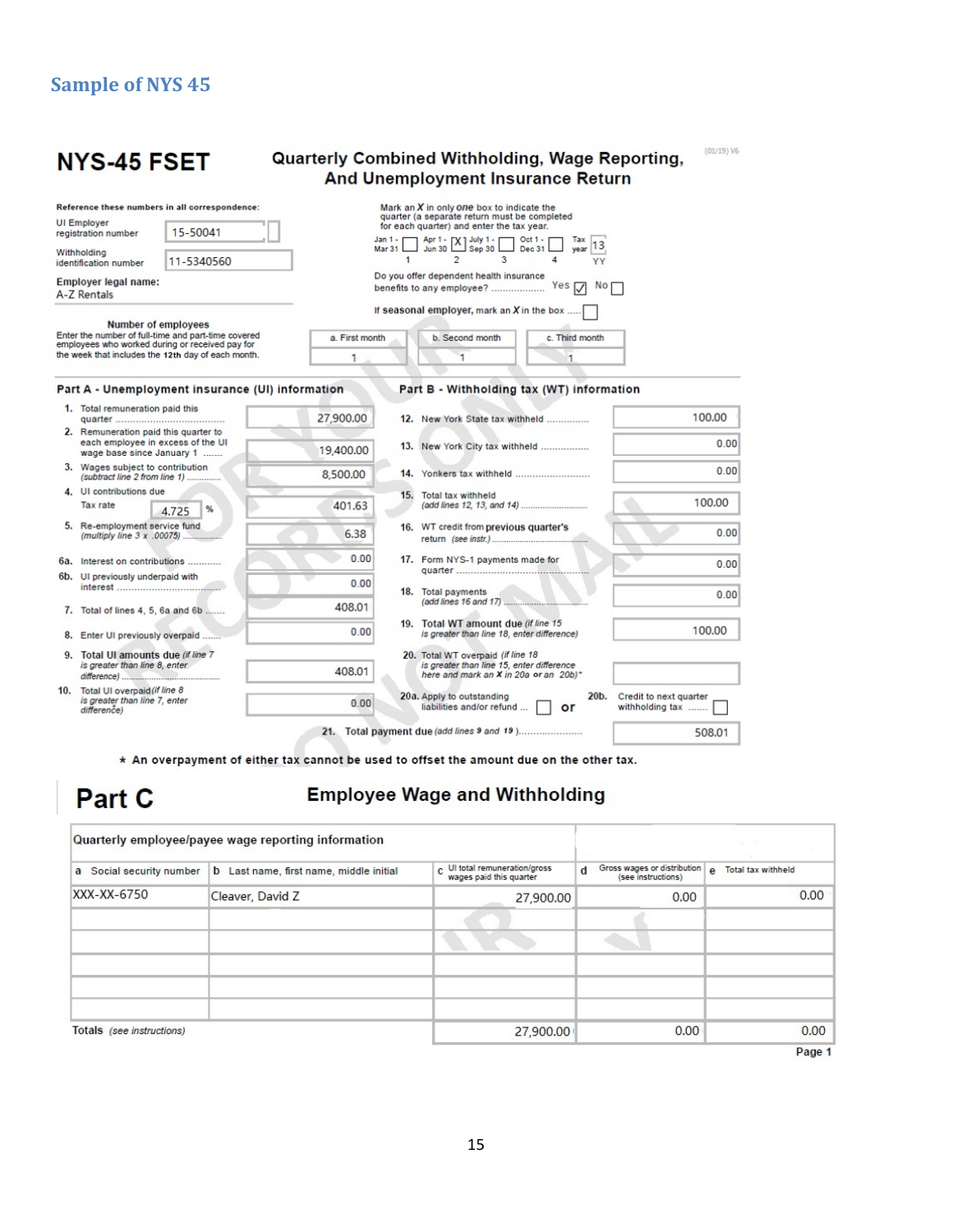#### **Acknowledgement and Reject Codes**

NYS FSET Web Service Gateway will return an acknowledgment message (ACK1) for each transmission that is received. The Gateway performs schema validation of the SOAP message envelope immediately upon receipt of a transmission. If any errors are encountered at the SOAP message envelope level, the Gateway rejects the entire transmission and returns an error. If there are no errors at the SOAP message level, the Gateway then validates each submission, and provides an acknowledgement message for each individual submission (ACK2). If a submission is rejected then an error message and reject code will be provided within the ACK2.

(See Table in Appendix for more details.)

#### **Acknowledgement One‐(ACK1) Transmission Receipt**

When the NYS FSET Web Service Gateway receives a transmission successfully, it returns a SOAP-like formatted (ACK1) in the HTTPS session response stream. The acknowledgement serves as an official receipt for the file and provides a receipt time stamp. Several pieces of information are echoed back to the transmitter for tracking purposes. The ACK1 can be used to certify the transmission time after the submissions have been accepted by internal processing. The transmitter should never assume that a transmission has been successfully received by the gateway until an ACK1 has been returned. Receipt of ACK1 is proof of a successful transmission. The ACK1 does not validate any of the information contained in the file or the submissions themselves, nor does it provide any assurances that they have been accepted.

#### **ACK1 Examples SOAP Message**

Send Submission <soapenv:Envelope xmlns:soapenv="http://schemas.xmlsoap.org/soap/envelope/"> <soapenv:Header> <StateHeader xmlns="http://www.statemef.com/StateGatewayService"> <MessageID>13322201306000008072</MessageID> <RelatesTo>13322201306000008072</RelatesTo> <Action>SendSubmission</Action> <Timestamp/>2013-03-01T12:48:37.640-05:00</Timestamp> <TestIndicator>P</TestIndicator> </StateHeader> </soapenv:Header> <soapenv:Body> <SendSubmissionsResponse xmlns="http://www.statemef.com/StateGatewayService"> <SubmissionReceiptList> <Count>1</Count> <SubmissionReceipt> <SubmissionId>10262020130609008278</SubmissionId> <Timestamp>2013-03-01T12:48:37.640-05:00</Timestamp> </SubmissionReceipt> </SubmissionReceiptList>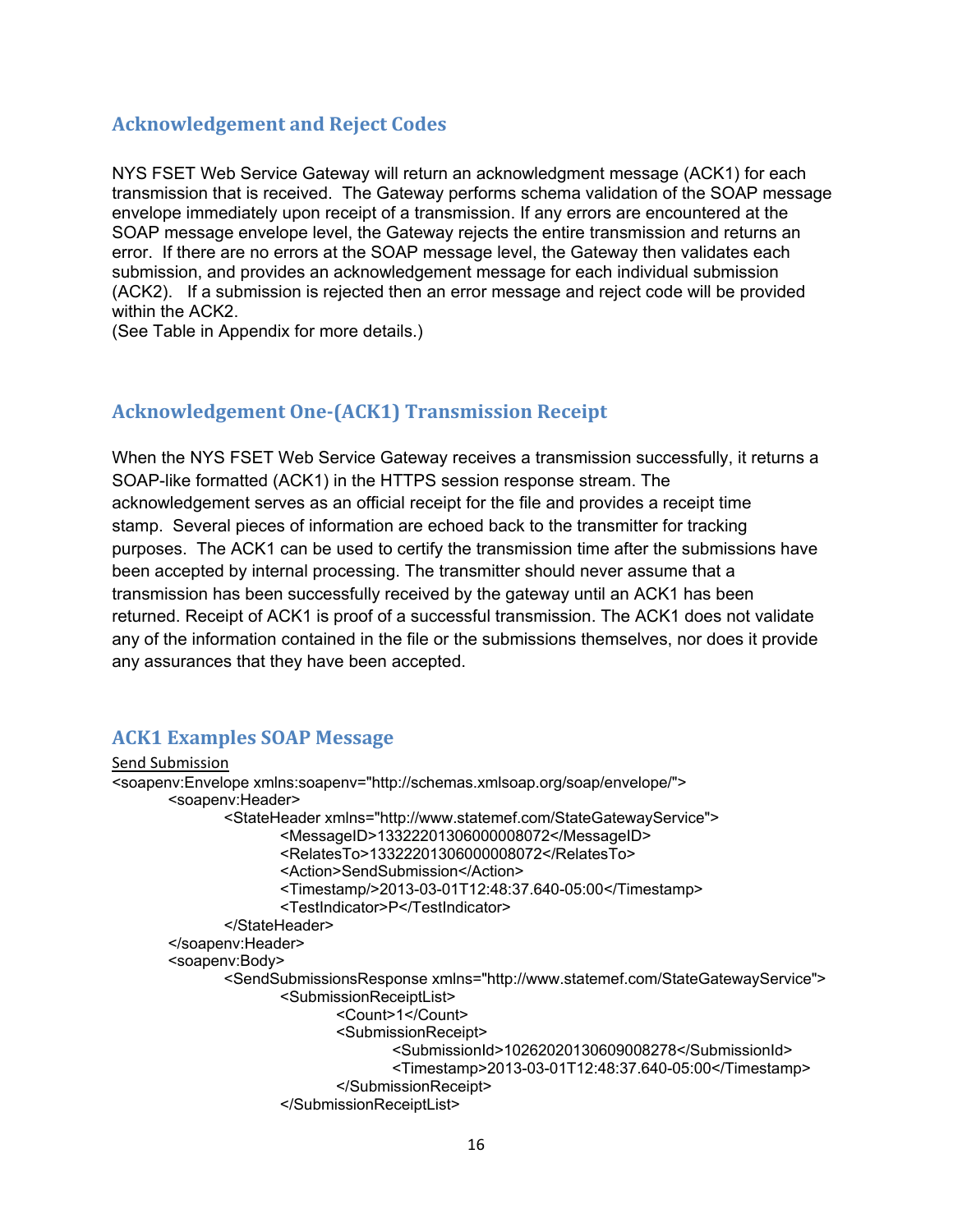</SendSubmissionsResponse> </soapenv:Body> </soapenv:Envelope>

```
GetAckByMsgID
<soapenv:Envelope xmlns:soapenv="http://schemas.xmlsoap.org/soap/envelope/"> 
        <soapenv:Header> 
              <StateHeader xmlns="http://www.statemef.com/StateGatewayService"> 
                      <MessageID>13322201306000008075</MessageID> 
                      <RelatesTo>13322201306000008075</RelatesTo> 
                      <Action>GetAcksByMsgID</Action> 
                      <Timestamp/> 
                      <TestIndicator>P</TestIndicator> 
              </StateHeader> 
        </soapenv:Header> 
        <soapenv:Body> 
        <GetAcksByMsgIDResponsexmlns="http://www.statemef.com/StateGatewayService"> 
                      <MoreAvailable>false</MoreAvailable> 
                      <AckListAttachmentMTOM>UEsDBBQ........AA=</AckListAttachmentMTOM> 
              </GetAcksByMsgIDResponse> 
        </soapenv:Body> 
</soapenv:Envelope>
```
### **Acknowledgement Two‐ACK2**

Submission acknowledgements will be ready for retrieval as soon as they are generated. These acknowledgments contain the Return Filing Status and any applicable errors for the return if needed.

The Acknowledgment can be requested in the following ways:

- Submission ID
- Transmission ID
- EFIN/ETIN

#### **ACK2 Example (NYS‐1) SOAP Message**

<?xml version="1.0" encoding="UTF-8" standalone="yes"?> <AckTransmission xmlns="http://www.irs.gov/efile"> <TransmissionHeader recordCount="1"> <Jurisdiction></Jurisdiction> <TransmissionId>14283201305900001363</TransmissionId> <Timestamp>2013-02-28</Timestamp> <Transmitter> <ETIN>14283</ETIN> </Transmitter> <ProcessType>P</ProcessType>

<AgentIdentifier></AgentIdentifier>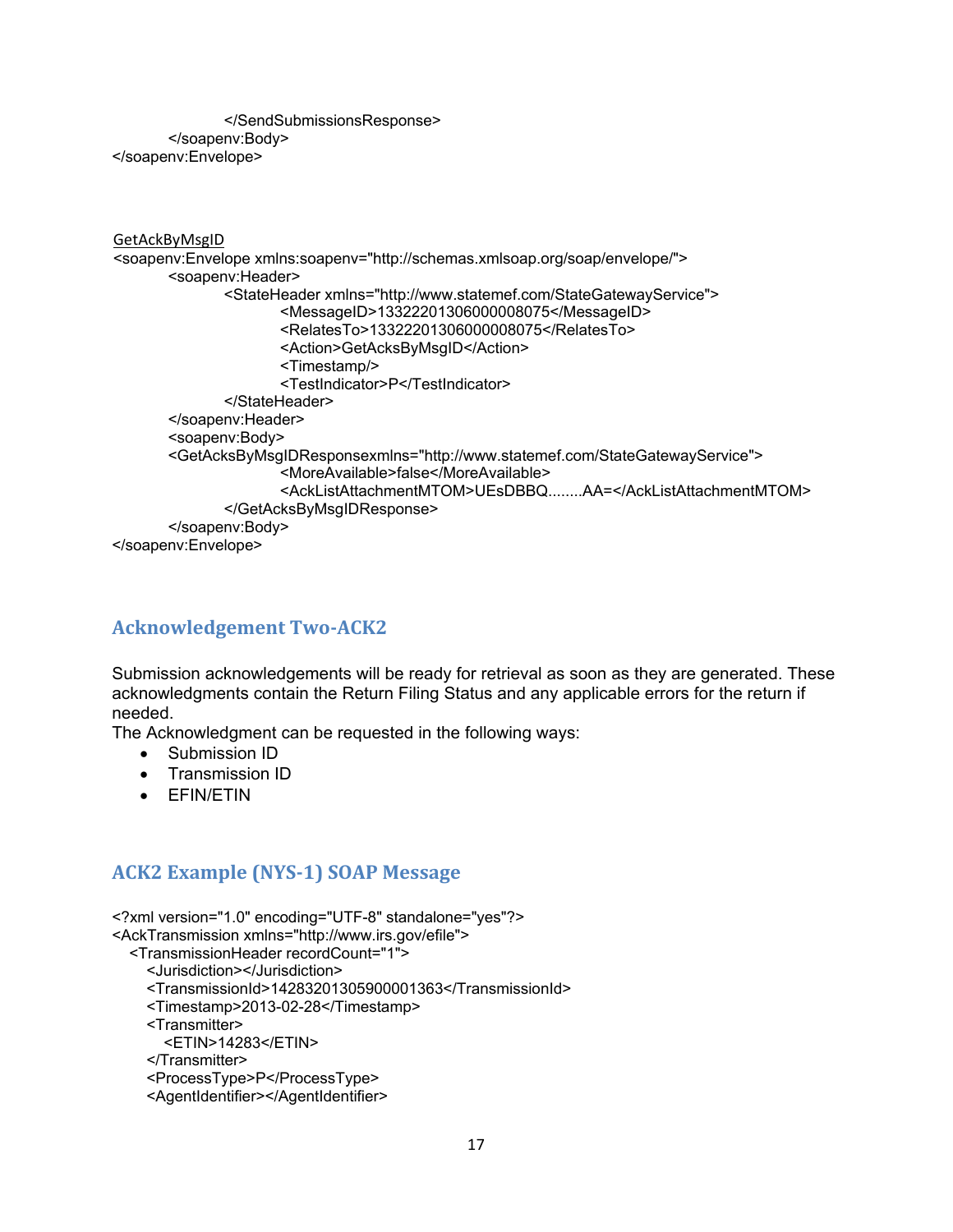<ReportingAgentSignature></ReportingAgentSignature>

- <AckAddress></AckAddress>
- </TransmissionHeader>

<Acknowledgement validatingSchemaVersion="FSETV5.0" submissionVersion="">

<SubmissionId>10261320130236000583</SubmissionId>

<EFIN>102613</EFIN>

<Jurisdiction></Jurisdiction>

<SubmissionType>StateWH</SubmissionType>

<SubmissionCategory>FSET</SubmissionCategory>

<AcceptanceStatus>A</AcceptanceStatus>

<ContainedAlerts>false</ContainedAlerts>

<StatusDate>2013-01-23</StatusDate>

<CompletedValidation>true</CompletedValidation>

</Acknowledgement>

</AckTransmission>

#### **ACK2 Example (NYS‐45) SOAP Message**

<?xml version="1.0" encoding="UTF-8" standalone="yes"?> <AckTransmission xmlns="http://www.irs.gov/efile"> <TransmissionHeader recordCount="1"> <Jurisdiction></Jurisdiction> <TransmissionId>17767201305900001362</TransmissionId> <Timestamp>2013-02-28</Timestamp> <Transmitter> <ETIN>17767</ETIN> </Transmitter> <ProcessType>P</ProcessType> <AgentIdentifier></AgentIdentifier> <ReportingAgentSignature></ReportingAgentSignature> <AckAddress></AckAddress> </TransmissionHeader> <Acknowledgement validatingSchemaVersion="FSETV5.0" submissionVersion=""> <SubmissionId>10261420130249001057</SubmissionId> <EFIN>102614</EFIN> <Jurisdiction></Jurisdiction> <SubmissionType>StateWH</SubmissionType> <SubmissionCategory>FSET</SubmissionCategory> <AcceptanceStatus>A</AcceptanceStatus> <ContainedAlerts>false</ContainedAlerts> <StatusDate>2013-02-27</StatusDate> <TaxPeriodEndDate>2013-01-31T00:00:00.000-05:00</TaxPeriodEndDate> <CompletedValidation>true</CompletedValidation> </Acknowledgement> </AckTransmission>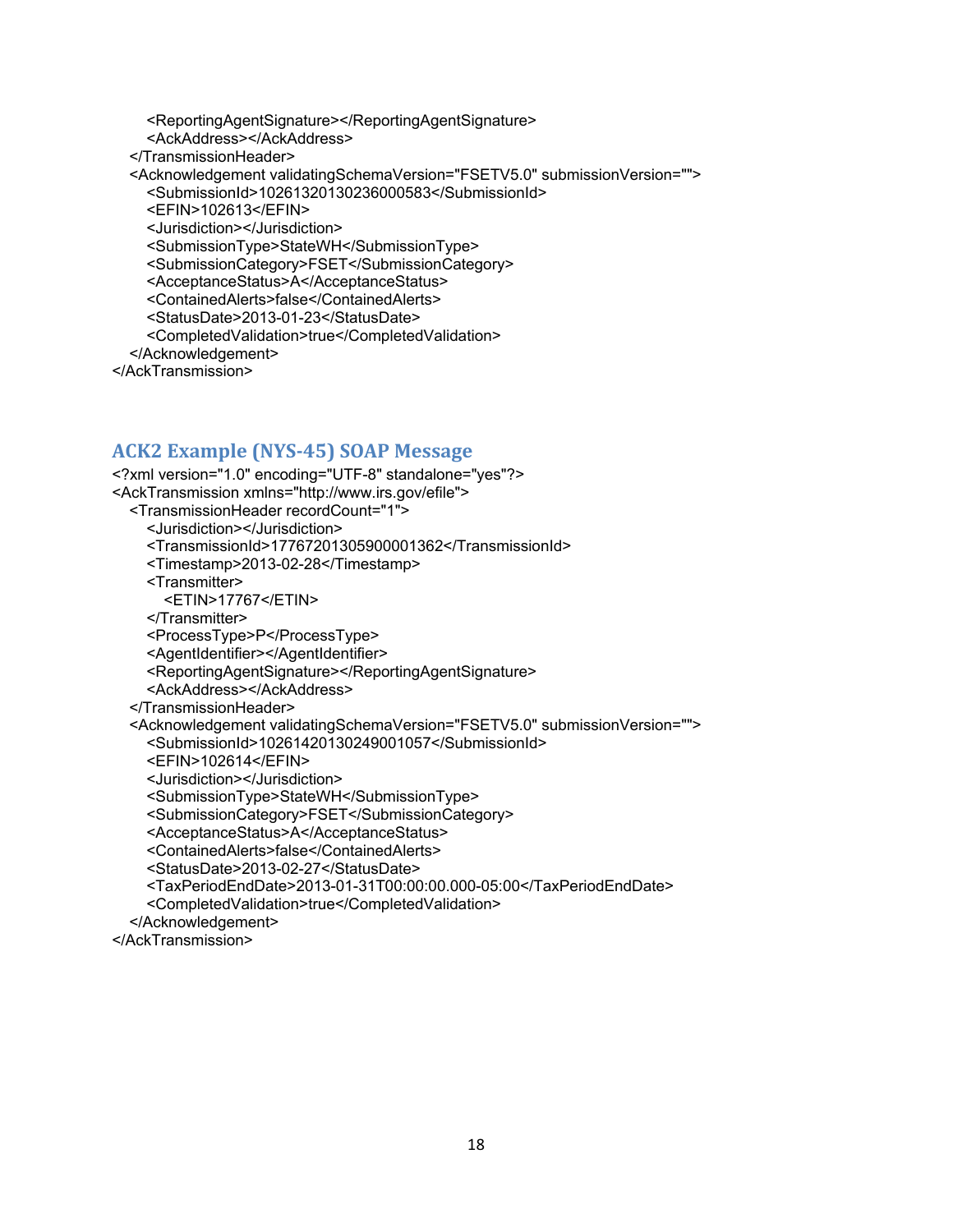#### **ACK2 Example (NYS‐1) Rejected SOAP Message**

```
<?xml version="1.0" encoding="UTF-8" standalone="yes"?> 
<AckTransmission xmlns="http://www.irs.gov/efile"> 
   <TransmissionHeader recordCount="1"> 
     <Jurisdiction></Jurisdiction> 
     <TransmissionId>14283201305900001368</TransmissionId> 
     <Timestamp>2013-02-28</Timestamp> 
     <Transmitter> 
        <ETIN>14283</ETIN> 
     </Transmitter> 
     <ProcessType>P</ProcessType> 
     <AgentIdentifier></AgentIdentifier> 
     <ReportingAgentSignature></ReportingAgentSignature> 
     <AckAddress></AckAddress> 
   </TransmissionHeader> 
   <Acknowledgement validatingSchemaVersion="FSETV5.0" submissionVersion=""> 
     <SubmissionId>10261320130239001071</SubmissionId> 
     <EFIN></EFIN> 
     <Jurisdiction></Jurisdiction> 
     <SubmissionCategory>FSET</SubmissionCategory> 
     <AcceptanceStatus>R</AcceptanceStatus> 
     <ContainedAlerts>false</ContainedAlerts> 
     <StatusDate>2013-02-28</StatusDate> 
     <CompletedValidation>false</CompletedValidation> 
     <ErrorList errorCount="2"> 
        <Error errorId="1"> 
          <XPath>/ReturnState/ReturnHeaderState/Filer/StateEIN</XPath> 
          <ErrorMessage>EIN (Withholding Identification number) Must be a minimum of 9 digits and a 
maximum of 11 digits. Numeric only.</ErrorMessage> 
          <RuleNumber>4.26</RuleNumber> 
          <DataValue>115340574ggg</DataValue> 
        </Error> 
        <Error errorId="2"> 
          <XPath>/ReturnState/ReturnHeaderState/DueDate</XPath> 
          <ErrorMessage>NYS-1 Due Date cannot be an earlier than the Liability Period End Date and 
cannot be more than 5 days past the Liability Period End Date.</ErrorMessage> 
          <RuleNumber>3.19</RuleNumber> 
          <DataValue>2013-01-16</DataValue> 
        </Error> 
     </ErrorList> 
   </Acknowledgement>
```
</AckTransmission>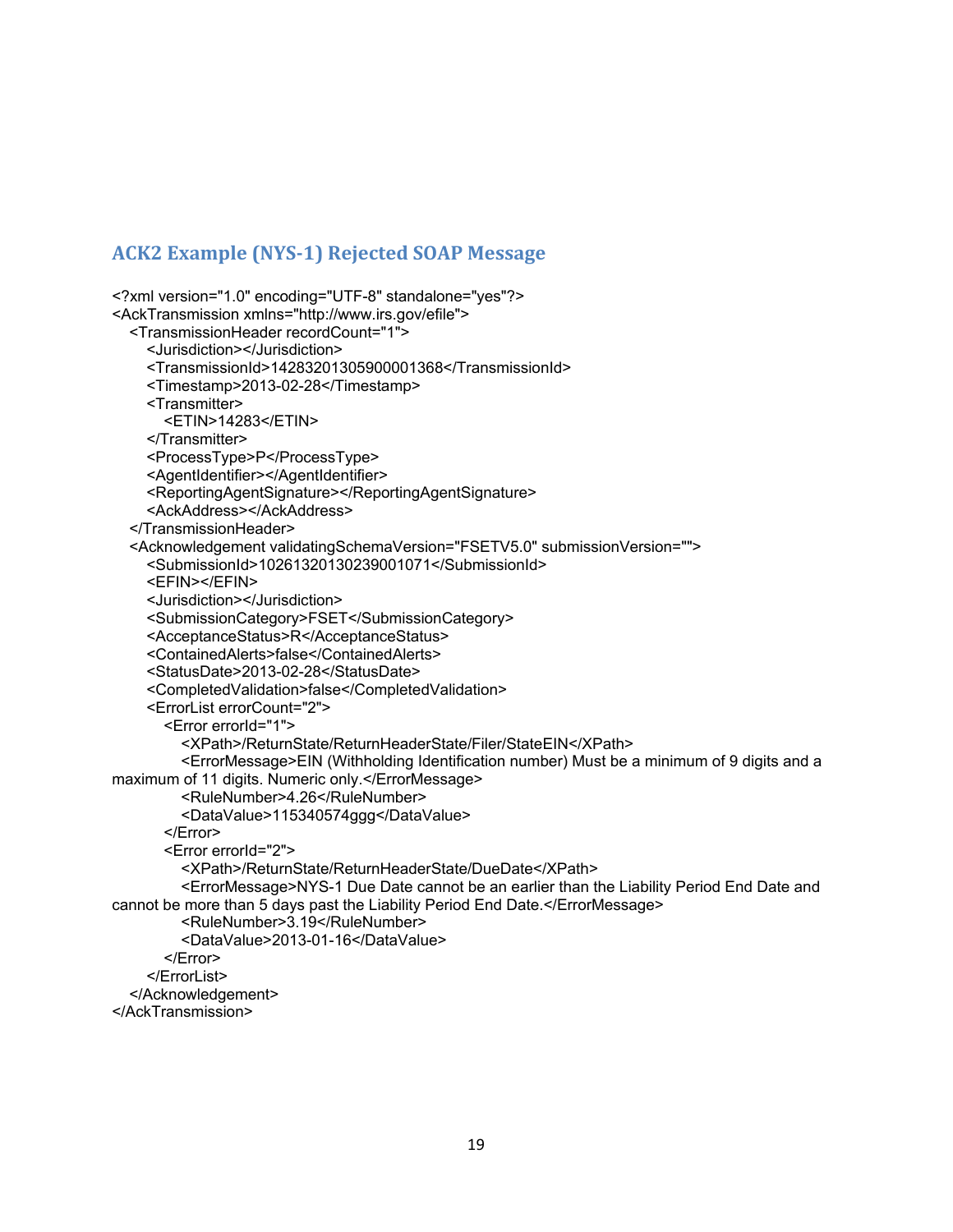# **Perfection Period for Rejected Submissions**

NYS will allow a perfection period for rejected submissions. This applies only to the NYS-45 Quarterly Return. If a timely transmitted electronic return is received by NYSDTF/DOL and subsequently rejected, then a seven calendar day perfection period is granted to correct that return for electronic re-transmission. When a previously rejected electronic return is accepted by NYS within the seven day perfection period, it will be deemed to have been received on the date of the first rejection.

**NOTE:** To take advantage of the perfection period, the software must supply the original submission ID with the resubmitted return. If this is more than your first attempt then the original submission ID is still needed to keep perfection period applicable. Any resubmitted return that does not have the original submission ID will not be considered timely and will be subject to any penalties deemed applicable.

# **Postmark/Receipt Date**

The timestamp data supplied under the

"ReturnState/ReturnHeaderState/InternetProtocol/IPTimestamp" field from the original submission is the Postmark Date. This Postmark Date will be used to determine the Perfection Period and the timeliness of previously rejected submissions.

**Note:** In order to ensure the accuracy of the timeliness calculation, the IPTimestamp will need to be provided in Eastern Standard Time format as YYYY-MM-DDTHH:MM:SS-05:00.

# **Disaster Relief**

As a result of a natural disaster or other emergency, the Governor may grant the extension of filing or payment deadlines for impacted employers. Software should support the ability to request disaster relief under the "ReturnState/ReturnHeader/DisasterRelief" field. For information regarding disaster relief, employers should be directed to **www.tax.ny.gov**.

# **Processing Delays**

NYSDTF will make every effort to process an e-filed return once it is received and/or acknowledged. There are two Pending status messages that will be given in the event a transmission status that is requested is delayed. They are the following:

- "This request cannot be acknowledged at this time-the transmission is still in process".
- "System currently unavailable- try again later"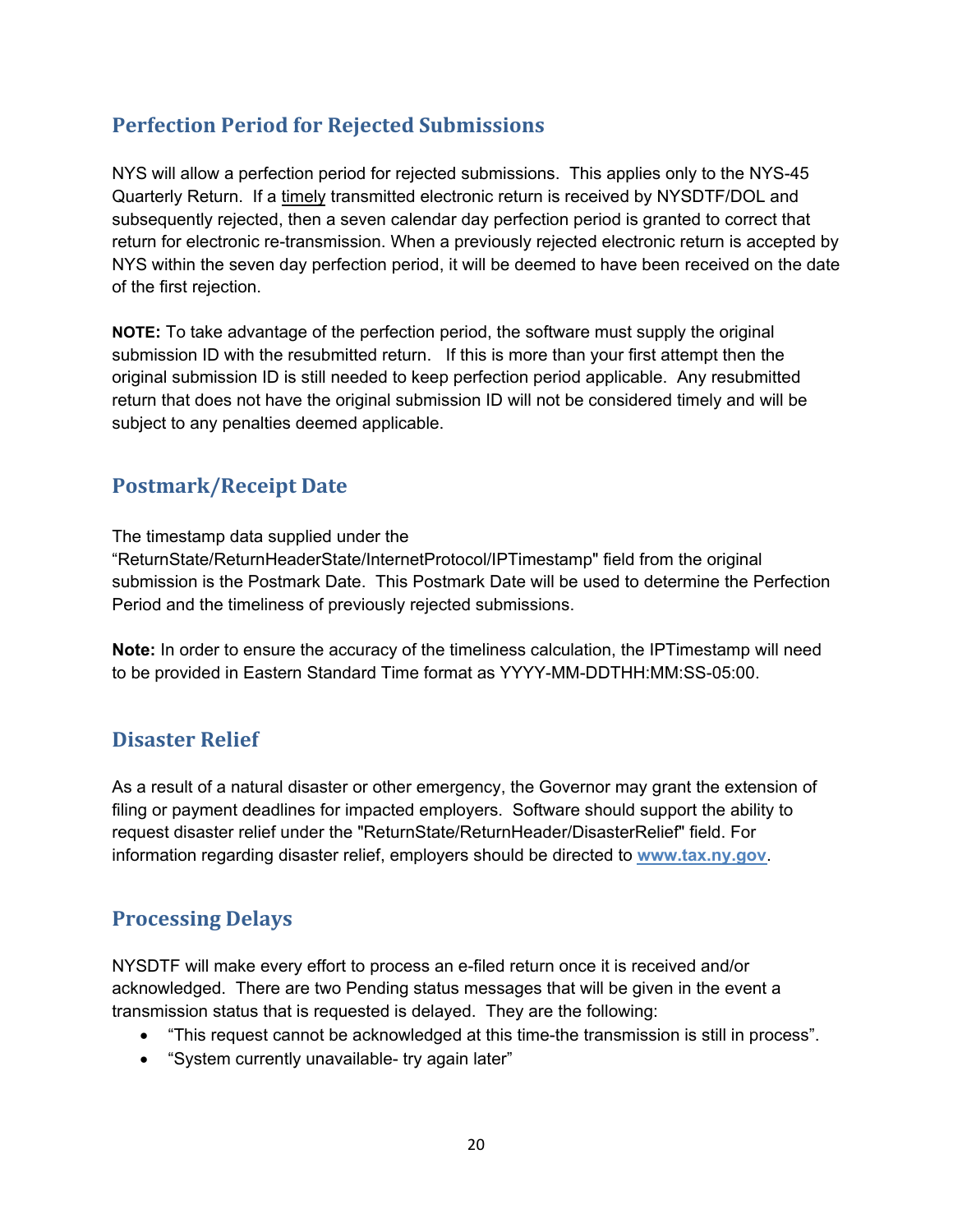# **Payment Handling and Acceptance**

#### **Paying a Balance Due**

Employers electing to electronically file their NYS-45 and NYS-1 may also electronically pay the balance due with an ACH debit. The information necessary to initiate the ACH debit must be included with the submission data when the return is filed. Partially paid or unpaid liabilities on an e-filed return will be billed when the return is processed. There is no paper voucher option for e-filed returns.

The Software must stress to employers the importance of supplying correct information because the routing transit number and bank account number may not be changed once a return has been transmitted and accepted. It should also stress that users follow up to ensure the debit is processed at their financial institution. We do not reject or notify the filer if the ACH payment is returned dishonored or if the bank could not debit the account. If no follow up is done, the filers may receive a bill at a later date, which will include applicable penalties and interest.

### **IAT Indicator (incorporated in software)**

New York State does not support International ACH Transactions (IAT). Software developers are required to determine if payments are IATs.

If the software user is making an ACH payment, the software developer must incorporate a question to ask the user "Will the funds for this payment come from an account outside the United States?

If the user indicates that the payment is an IAT, the user should be notified that electronic filing will not be allowed unless accompanying payments are drawn from a U.S. bank.

# **ACH Debit Block (incorporated in software)**

Debit block services protect your bank accounts from unauthorized electronic charges. The block (or filter) provides stringent control over electronic transactions posted to bank accounts. Your bank will only process authorized transactions.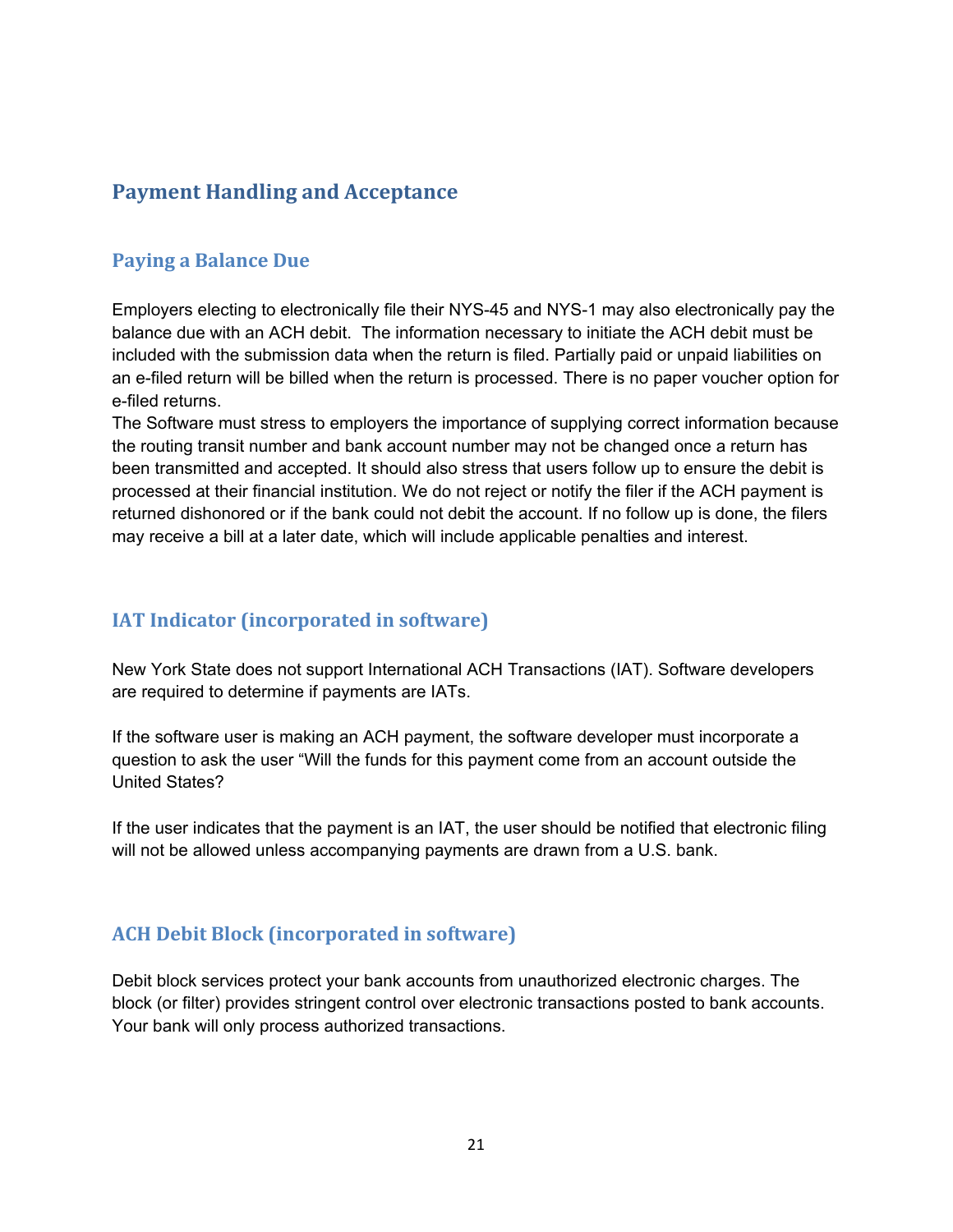- **Check with your bank** before setting up a debit payment. If you have a debit block on your bank account, you must provide the information below to your bank so it can process your payment(s).
- If you don't provide this information, your bank could reject the payment. In this case, you may receive a bill from the Tax Department and/or the Department of Labor for the amount due, including penalty and interest.

You must provide the authorization information below for each type of payment you make:

| <b>Payment type</b>                                | Provide this company ID and name to<br>your bank |  |  |
|----------------------------------------------------|--------------------------------------------------|--|--|
| Withholding tax (NYS-45 and NYS-1)                 | 1658538475 WITHHOLDING TAX-NYS DTF               |  |  |
| Unemployment Insurance Contributions<br>$(NYS-45)$ | 1658559984 Unemplymt Insrc - NYS DTF             |  |  |

# **ACH Debit Settlement Date Guidelines**

Software Developers are required to have the following guidelines presented in their software:

• Not allow a payment settlement date earlier than the submission date, and/or

• Not allow a payment settlement date later than the due date, if the filing is on or before the due date.

# **Requirements for Tax Professionals**

# **Signature Requirements for Tax Professionals**

This option includes display of certification language and creation of a paper signature form TR-579-WT, *New York State E-File Signature Authorization for Forms NYS-1 and NYS-45* (See Appendix). This form must be printed and prepared by the Paid Preparer; and be signed by both the employer and the Paid Preparer. It will apply to every e-filed NYS-1 and NYS-45 return for the year for which it is filed. In addition, the certification language must include a checkbox which the Paid Preparer must check, certifying that the language has been read and agreed to by the Preparer. The software must not pre-populate the checkbox; it must be checked by the filer since it acts as part of the electronic signature for the return. By checking the box, the preparer is certifying the language has been read and agreed to.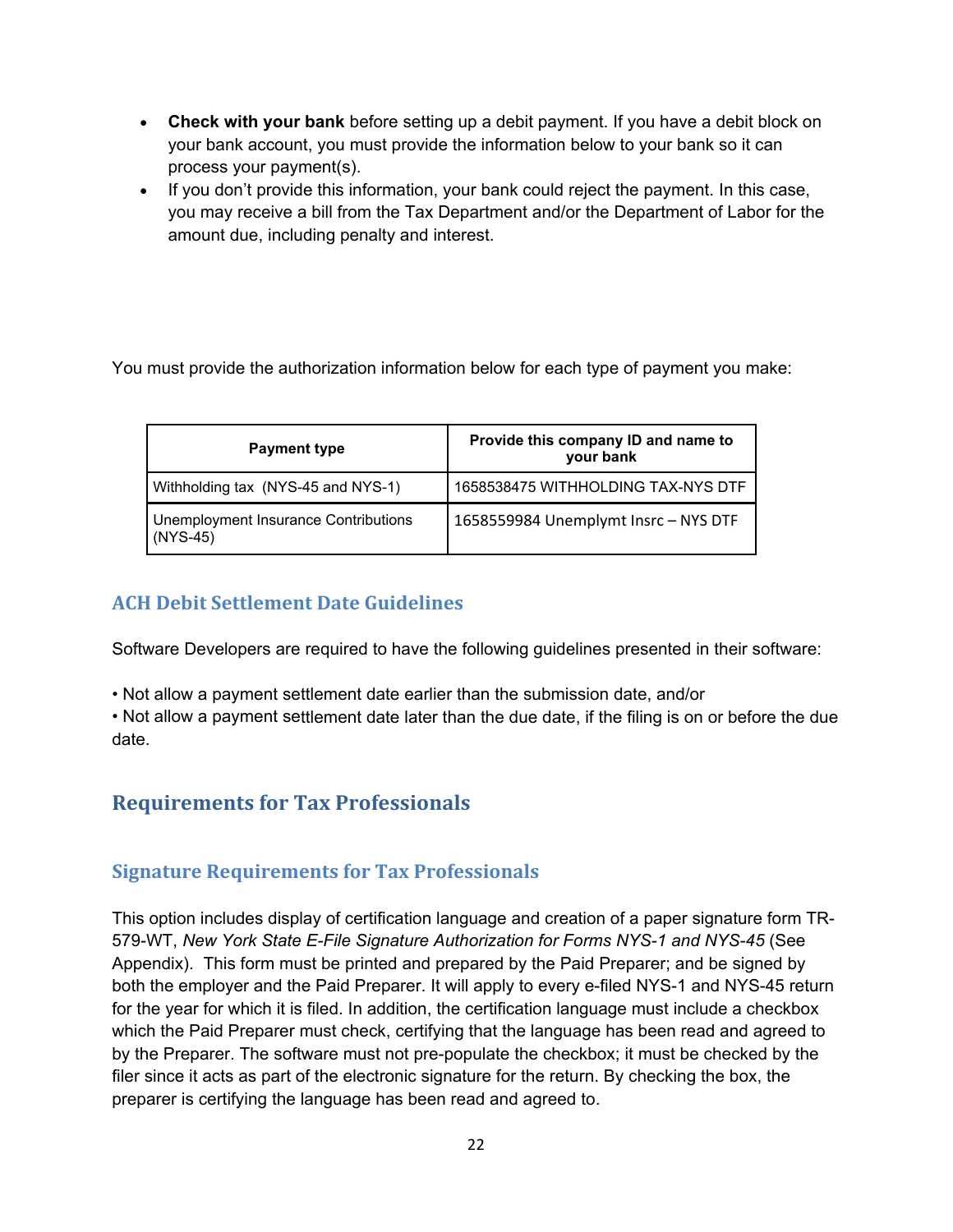#### **Declaration for Tax Professionals**

#### Paid Preparer/ERO Certification and Signature

I certify that I have a valid New York State E‐File Signature Authorization for Calendar Year 2012 (Form TR‐579‐WT), authorizing me to sign and file contribution and employment tax returns on behalf of the company. I further certify that all information provided on the return is true, correct and complete to the best of my knowledge and belief, and that I have provided a copy of this return to the company.

If financial institution account information has been provided on the return, I certify that the company has agreed to payment of the amount(s) indicated as due by electronic funds withdrawal(s), that the company has authorized the New York State Tax Department and its designated financial agents to initiate an electronic funds withdrawal(s) from the indicated account(s), and that the designated financial institution(s) is authorized to debit the entry to the company's account(s). I understand and agree that the employer may revoke this authorization for payment only by contacting the Tax Department no later than five (5) business days prior to the payment date.

By checking the box shown below, I understand and agree that I am electronically signing and filing return.

I have read the certification above and agree

The law allows NYSDTF to charge a \$50 fee when an electronic payment is returned by a bank for nonpayment. However, if an electronic payment is returned as a result of an error by the bank or NYSDTF, then NYSDTF will not charge the \$50 fee. If your payment is returned, we will send a separate bill for \$50 for each payment that is dishonored.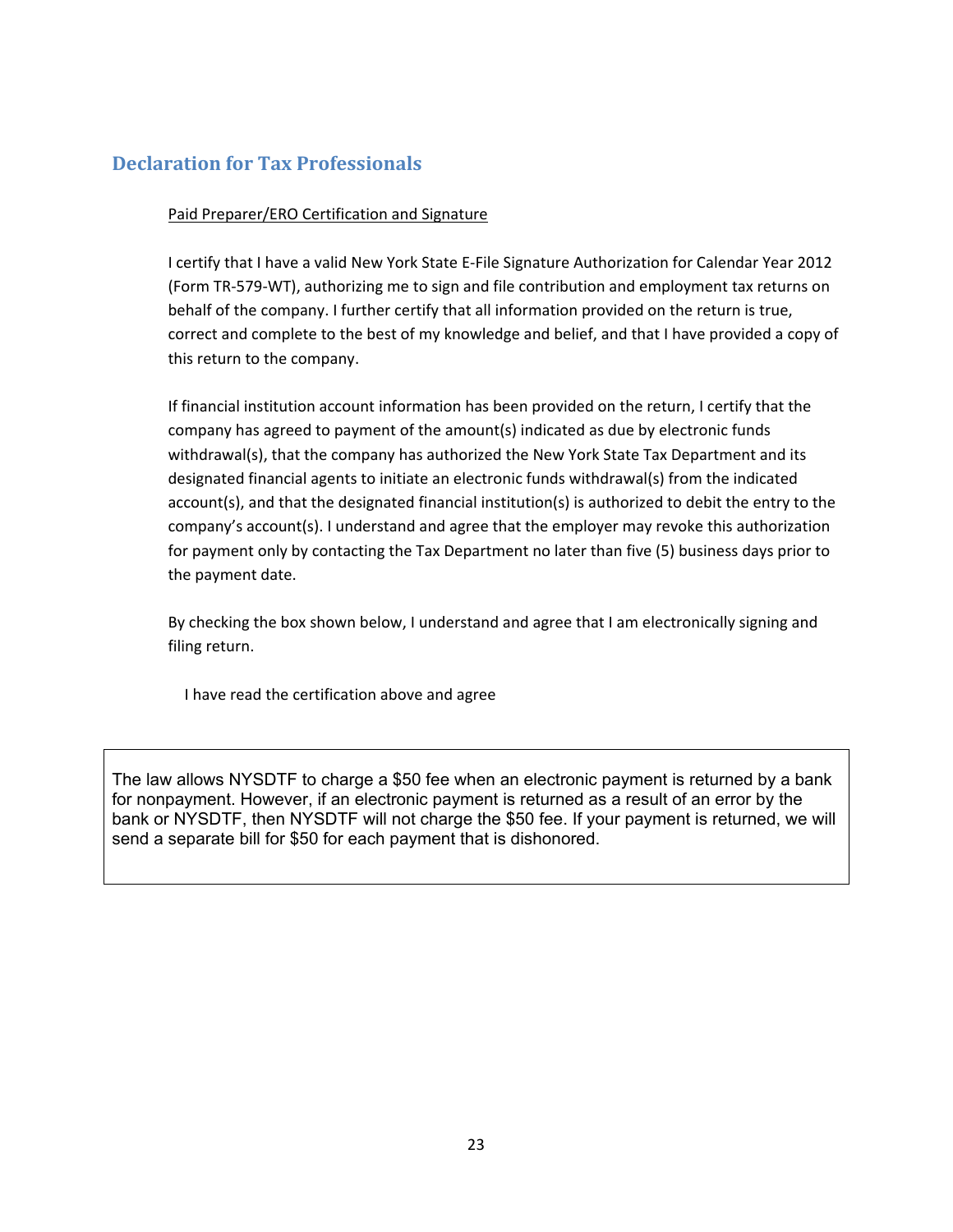# **Requirements for Self‐Filers**

#### **Signature Requirements for Self‐Filers Using Commercial Software**

This option includes the certification language that must be displayed to the self-filer for Forms NYS-1 and NYS-45 for Year 2012. The certification language must include a checkbox (as shown below) which the self-filer must check to allow the return to be electronically transmitted to NYS. The software must not pre-populate the checkbox; it must be checked by the filer since it is part of the electronic signature for the return. By checking the box, the self-filer is certifying the language has been read and agreed to.

#### **Declaration for Self‐Filer Using Commercial Software**

I declare, under penalty of perjury, that I have examined the information on this New York State electronic contribution and employment tax return (hereafter, "return"), including any accompanying schedules, attachments, and statements, and certify that this electronic return is true, correct, and complete.

If an amount owed on this return is being paid by electronic funds withdrawal, I authorize the New York State Tax Department and/or New York State Department of Labor and its designated financial agents to initiate an electronic funds withdrawal(s) from the indicated account(s), and I authorize the financial institution to debit the entry to the account(s). I understand and agree that I may revoke this authorization for payment only by contacting the Tax Department no later than five (5) business days prior to the payment date.

By entering my name and checking the box shown below, I declare that I am an authorized employee/officer of the company, that I am authorized to sign and file this electronic return on behalf of the company, and am in fact signing and filing this return.

Enter Name

\_\_\_\_\_\_\_\_\_\_\_\_\_\_\_\_\_\_\_\_

I have read the certification above and agree

The law allows NYSDTF to charge a \$50 fee when an electronic payment is returned by a bank for nonpayment. However, if an electronic payment is returned as a result of an error by the bank or NYSDTF, then NYSDTF will not charge the \$50 fee. If your payment is returned, we will send a separate bill for \$50 for each payment that is dishonored.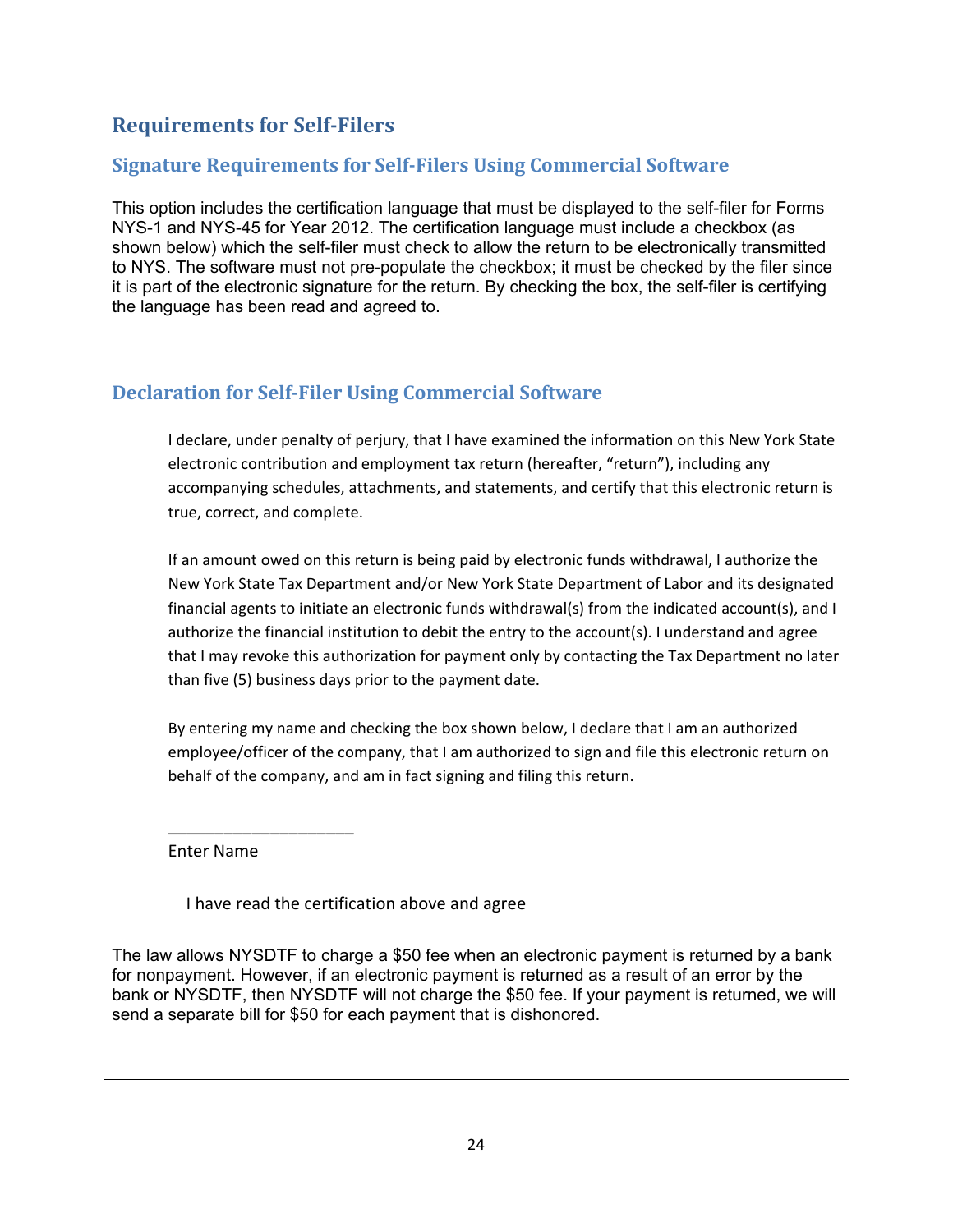# **Appendix**

#### **Foreign Country Codes**

ISO Country Code: **<https://www.iso.org/iso-3166-country-codes.html>**

#### **Acknowledgement and Reject Codes**

For the complete list of error codes go to: *http://www.tax.ny.gov/bus/efile/fset\_info.htm*

**Business Rules and Edits** Go to: *http://www.tax.ny.gov/bus/efile/fset\_info.htm*

# **Form TR‐579‐WT, New York State E‐File Signature Authorization for Forms NYS‐1 and NYS‐45** Go to: *http://www.tax.ny.gov/bus/efile/fset\_info.htm*